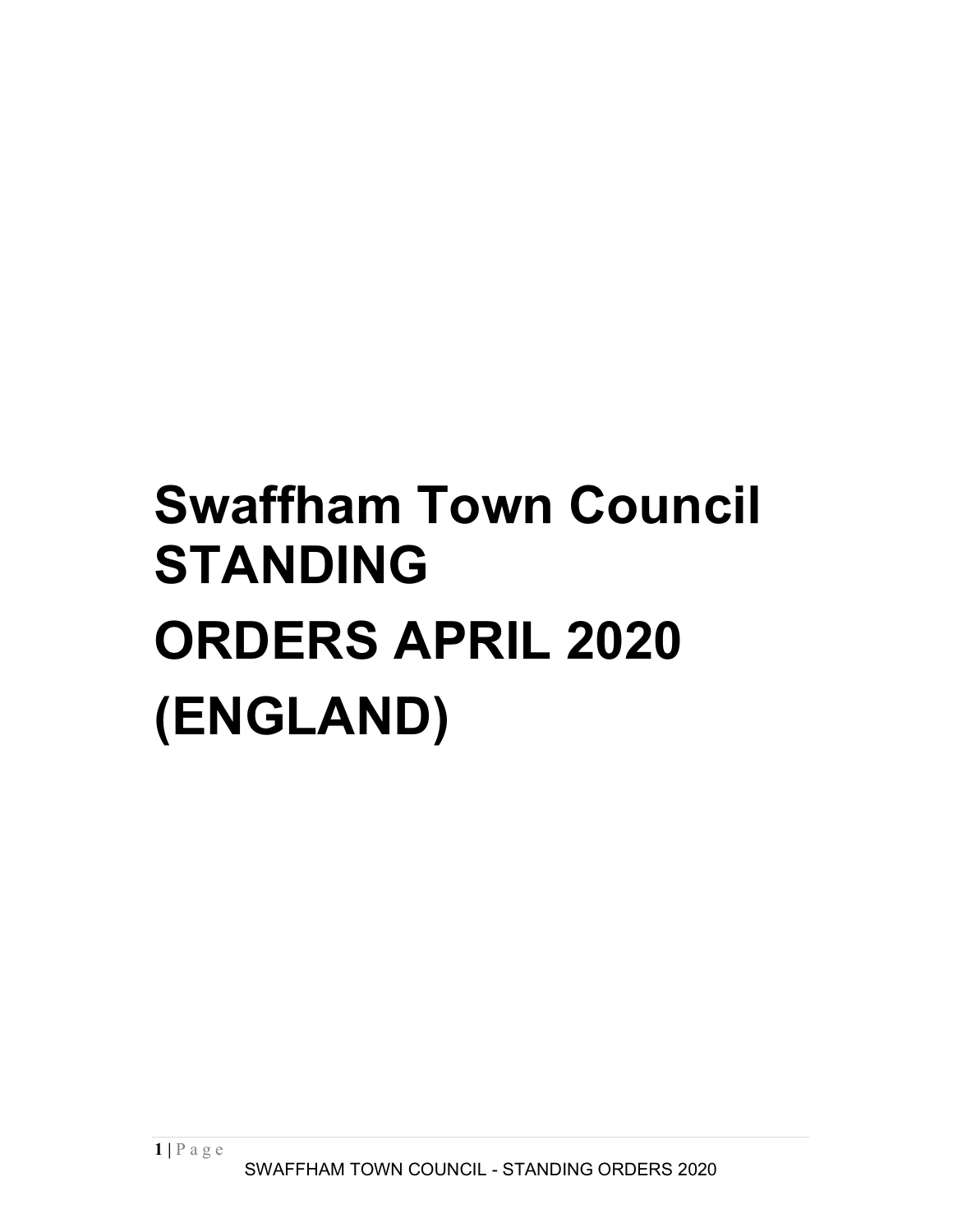| 6. EXTRAORDINARY MEETINGS OF THE COUNCIL, COMMITTEES AND SUB-     |  |
|-------------------------------------------------------------------|--|
|                                                                   |  |
|                                                                   |  |
| 9. MOTIONS FOR A MEETING THAT REQUIRE WRITTEN NOTICE TO BE        |  |
| 10. MOTIONS AT A MEETING THAT DO NOT REQUIRE WRITTEN NOTICE 15    |  |
|                                                                   |  |
|                                                                   |  |
|                                                                   |  |
|                                                                   |  |
|                                                                   |  |
|                                                                   |  |
|                                                                   |  |
|                                                                   |  |
|                                                                   |  |
|                                                                   |  |
| 21. RESPONSIBILITIES UNDER DATA PROTECTION LEGISLATION 24         |  |
|                                                                   |  |
|                                                                   |  |
| 24. COMMUNICATING WITH DISTRICT AND COUNTY OR UNITARY             |  |
|                                                                   |  |
|                                                                   |  |
| 27. GENERAL RULES OF REMOTE HELD MEETINGS26                       |  |
|                                                                   |  |
| $2 P \text{ age}$<br>SWAFFHAM TOWN COUNCIL - STANDING ORDERS 2020 |  |
|                                                                   |  |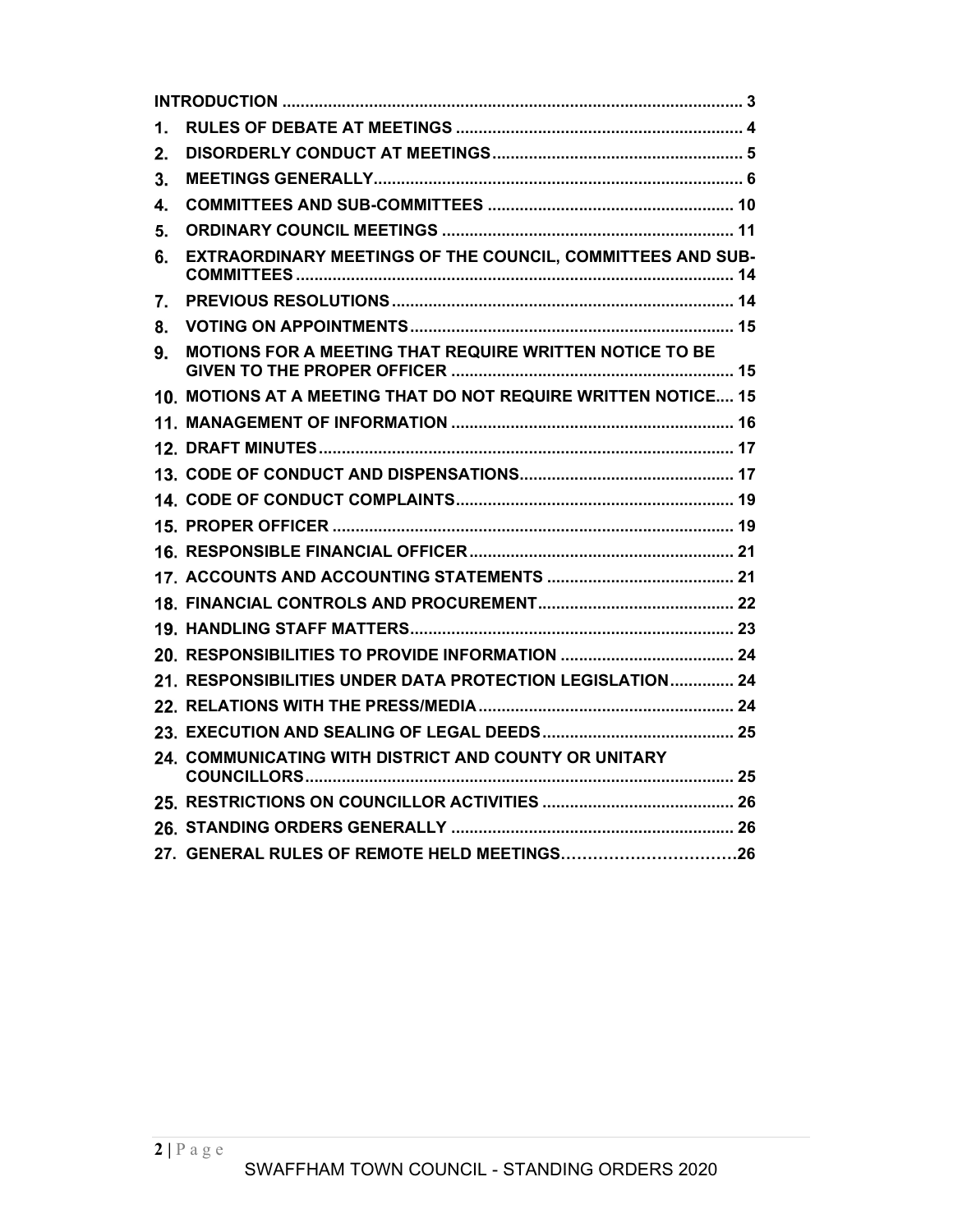# INTRODUCTION

These model standing orders update the National Association of Local Council (NALC) model standing orders contained in "Local Councils Explained" by Meera Tharmarajah (© 2013 NALC). This publication contains new model standing orders which reference new legislation introduced after 2013 when the last model standing orders were published. (Amended 2018 and 2020)

# HOW TO USE MODEL STANDING ORDERS

Local councils operate within a wide statutory framework. NALC model standing orders incorporate and reference many statutory requirements to which councils are subject. It is not possible for the model standing orders to contain or reference all the statutory or legal requirements which apply to local councils. For example, it is not practical for model standing orders to document all obligations under data protection legislation. The statutory requirements to which a council is subject apply whether or not they are incorporated in a council's standing orders.

The model standing orders do not include model financial regulations. Financial regulations are standing orders to regulate and control the financial affairs and accounting procedures of a local council. The financial regulations, as opposed to the standing orders of a council, include most of the requirements relevant to the council's Responsible Financial Officer. Model financial regulations are available to councils in membership of NALC.

# DRAFTING NOTES

The standing orders that are in bold type contain legal and statutory requirements. It is recommended that councils adopt them without changing them or their meaning.

For convenience, the word "councillor" is used in model standing orders and, unless the context suggests otherwise, includes a non-councillor with or without voting rights.

UPDATE April 2020 Items denoted by a purple dot ● are still applicable for remote meeting. There are amendments from the Local Authorities and Police and Crime Panels (Coronavirus) (Flexibility of Local Authority and Police and Crime Panel Meetings) (England and Wales) Regulations 2020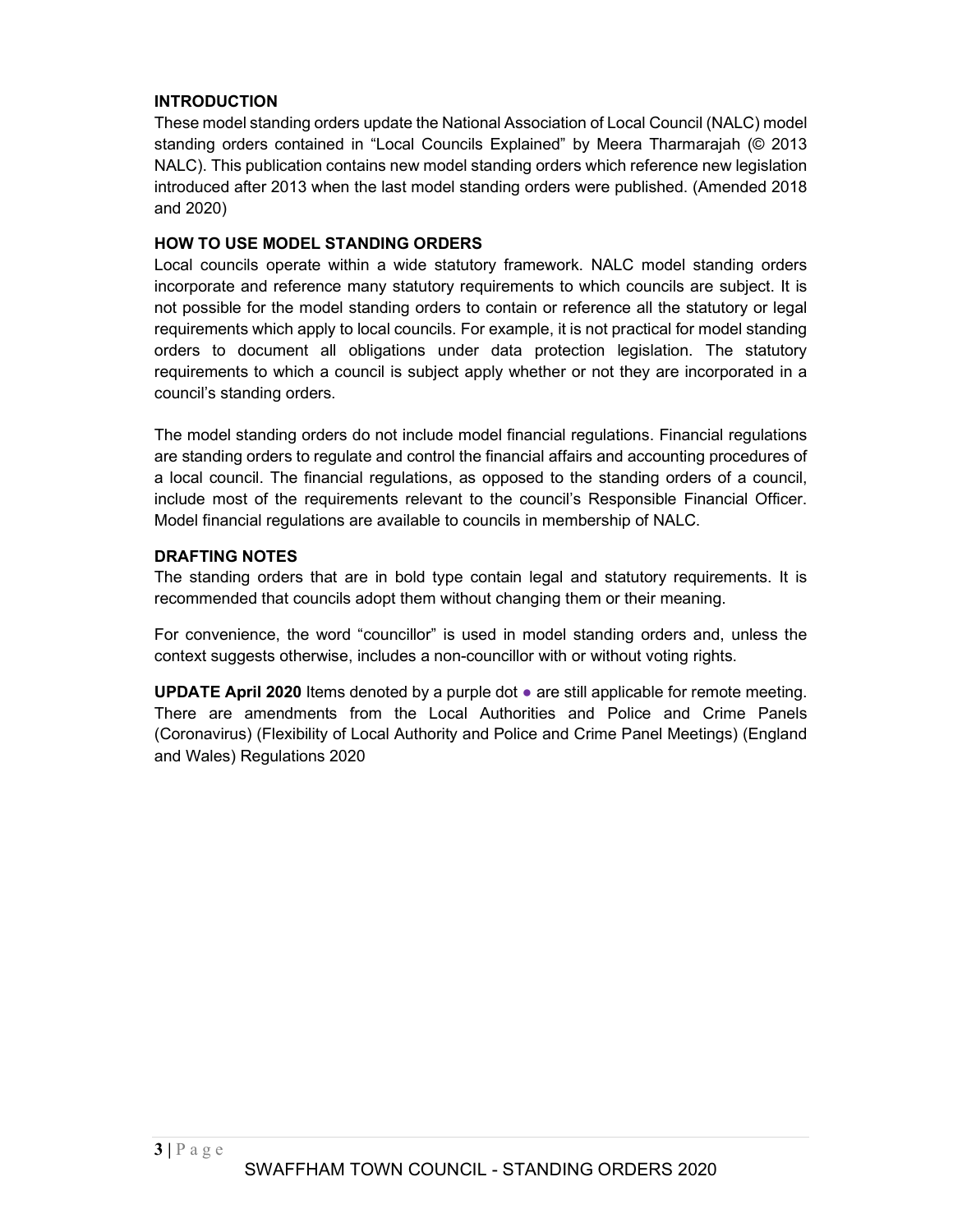# 1. • RULES OF DEBATE AT MEETINGS

- a Motions on the agenda shall be considered in the order that they appear unless the order is changed at the discretion of the chairman of the meeting.
- b A motion (including an amendment) shall not be progressed unless it has been moved and seconded.
- c A motion on the agenda that is not moved by its proposer may be treated by the chairman of the meeting as withdrawn.
- d If a motion (including an amendment) has been seconded, it may be withdrawn by the proposer only with the consent of the seconder and the meeting.
- e An amendment is a proposal to remove or add words to a motion. It shall not negate the motion.
- f If an amendment to the original motion is carried, the original motion (as amended) becomes the substantive motion upon which further amendment(s) may be moved.
- g An amendment shall not be considered unless early verbal notice of it is given at the meeting and, if requested by the chairman of the meeting, is expressed in writing to the chairman.
- h A councillor may move an amendment to their own motion if agreed by the meeting. If a motion has already been seconded, the amendment shall be with the consent of the seconder and the meeting.
- i If there is more than one amendment to an original or substantive motion, the amendments shall be moved in the order directed by the chairman of the meeting.
- j Subject to standing order 1(k), only one amendment shall be moved and debated at a time, the order of which shall be directed by the chairman of the meeting.
- k One or more amendments may be discussed together if the chairman of the meeting considers this expedient but each amendment shall be voted upon separately.
- l A councillor may not move more than one amendment to an original or substantive motion.
- m The mover of an amendment has no right of reply at the end of debate on it.
- EXERCT AND MONUTE CONDING ORDERS 2020<br>
4  $\epsilon$  P a g e WAAFFHAM TOWN COUNCIL STANDING ORDERS 2020<br>
4  $\epsilon$  P a g e WAAFFHAM MONUTE CONDING ORDERS 2020<br>
4  $\epsilon$  P a g e SWAFFHAM TOWN COUNCIL STANDING ORDERS 2020<br>
4  $\epsilon$  P n Where a series of amendments to an original motion are carried, the mover of the original motion shall have a right of reply either at the end of debate on the first amendment or at the very end of debate on the final substantive motion immediately before it is put to the vote.
- o Unless permitted by the chairman of the meeting, a councillor may speak once in the debate on a motion except:
	- i. to speak on an amendment moved by another councillor;
	- ii. to move or speak on another amendment if the motion has been amended since he last spoke;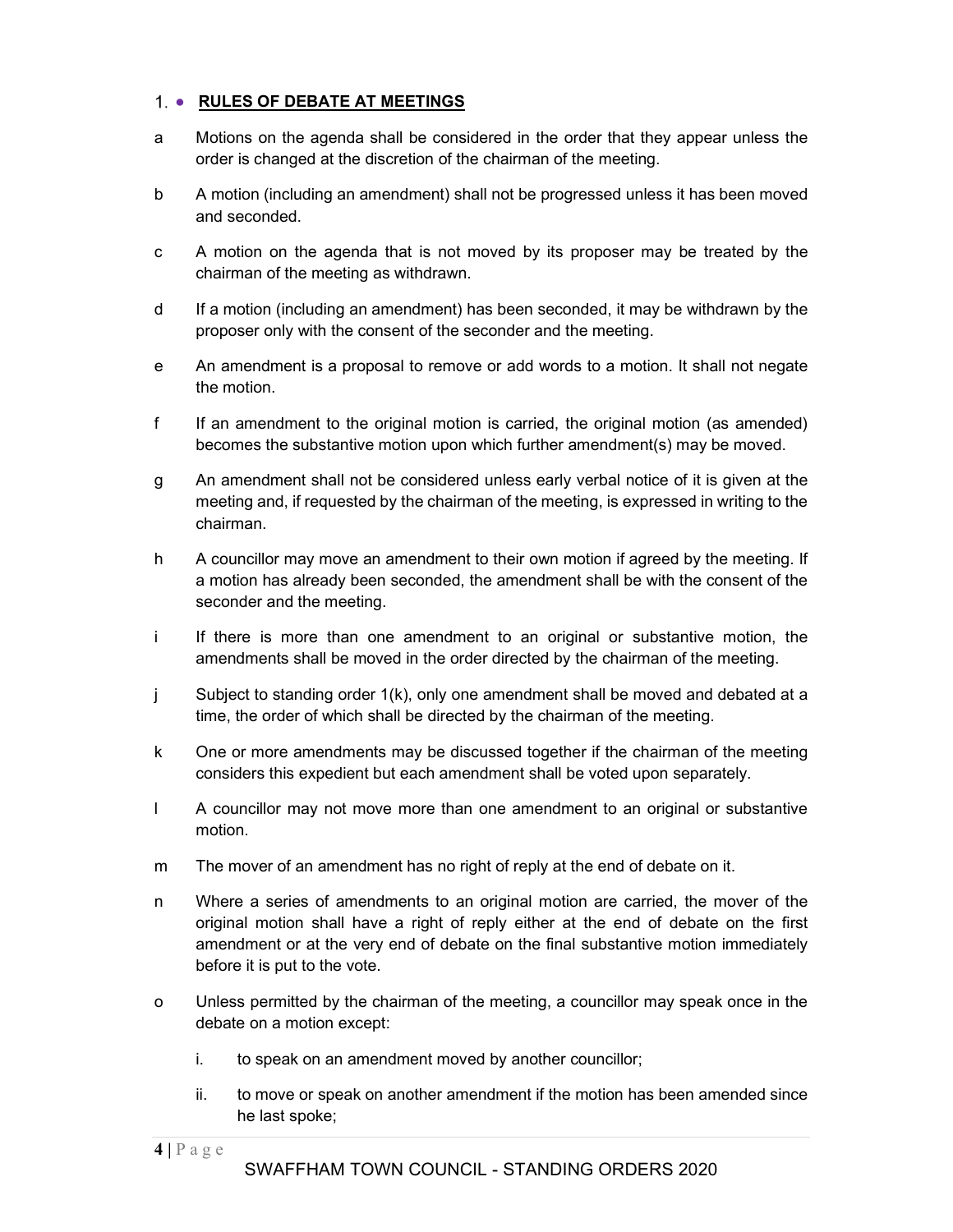- iii. to make a point of order;
- iv. to give a personal explanation; or
- v. to exercise a right of reply.
- p During the debate on a motion, a councillor may query a point of order or a personal explanation and the councillor initiating the debate shall give way. A councillor raising a point of order shall identify the standing order which they consider has been breached or specify the other irregularity in the proceedings of the meeting that they are concerned about.
- q A point of order shall be decided by the chairman of the meeting and their decision shall be final.
- r When a motion is under debate, no other motion shall be moved except:
	- i. to amend the motion;
	- ii. to adjourn the debate;
	- iii. to put the motion to a vote;
	- iv. to ask a person to be silent or to leave the meeting;
	- v. to refer a motion to a committee or sub-committee for consideration;
	- vi. to exclude the public and press;
	- vii. to adjourn the meeting; or
	- viii. to suspend particular standing order(s) excepting those which reflect mandatory statutory or legal requirements.
	- ix. to proceed to the next business;
- s Before an original or substantive motion is put to the vote, the chairman of the meeting shall be satisfied that the motion has been sufficiently debated and that the mover of the motion under debate has exercised or waived their right of reply.
- So Before an original or substantive motion is put to the vote, the chairman of<br>shall be satisfied that the motion has been sufficiently debated and that the<br>motion under debate has exercised or waived their right of repl t Excluding motions moved under standing order 1(r), the contributions or speeches by a councillor shall relate only to the motion under discussion and shall not exceed 3 minutes without the consent of the chairman of the meeting.

# 2. DISORDERLY CONDUCT AT MEETINGS

- a No person shall obstruct the transaction of business at a meeting or behave offensively or improperly. If this standing order is ignored, the chairman of the meeting shall request such person(s) to moderate or improve their conduct.
- b If person(s) disregard the request of the chairman of the meeting to moderate or improve their conduct, any councillor or the chairman of the meeting may move that the person be no longer heard or be excluded from the meeting. The motion, if seconded,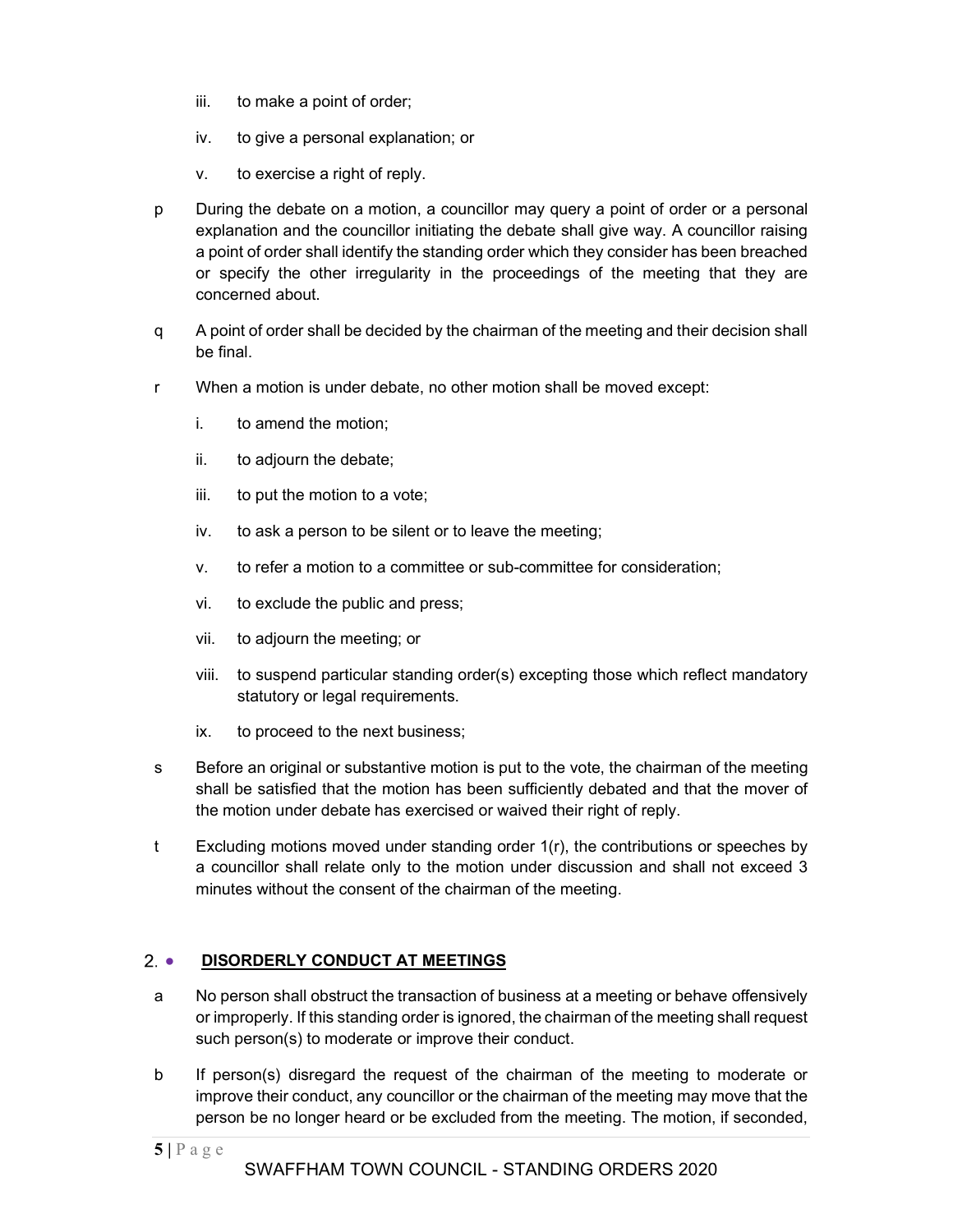shall be put to the vote without discussion.

c If a resolution made under standing order 2(b) is ignored, the chairman of the meeting may take further reasonable steps to restore order or to progress the meeting. This may include temporarily suspending or closing the meeting.

#### $3.$ MEETINGS GENERALLY

orders 3e and f.

| <b>Full Council meetings</b> |  |
|------------------------------|--|
| Committee meetings           |  |
| Sub-committee meetings       |  |
| Remote Meetings              |  |

- a Meetings shall take place at a time and date as the Council shall determine **LAPCP** Regulations  $2020$  Part 2 Reg  $4(a)$ or In the interest of Council maintaining an open and transparent policy and in the spirit of cohesiveness the usual following guidelines may still be followed:Standing
- $\bullet$  b Council may alter the frequency, move or cancel such meetings. LAPCP Regulations 2020 Part 2 Reg 4(a)
- external or any of whom, are present in the same place and any reference to a c A meeting of a local authority is not limited to a meeting of persons all of "place" where a meeting is held, or to be held, includes reference to more than one place including electronic, digital or virtual locations such as internet locations, web addresses or conference call telephone numbers. LAPCP Regulations 2020 Part 2 Reg 5 (1)
- meeting at any time if all of the conditions in subsection are sati (a) to hear, and where practicable see, and be so heard and, practicable, be seen by, the other members in attendomly. (b) to hear, and where practicable ● d Members(including members of the public) in remote attendance attends the meeting at any time if all of the conditions in subsection are satisfied: (a) to hear, and where practicable see, and be so heard and, where practicable, be seen by, the other members in attendance, (b) to hear, and where practicable see, and be so heard and, where practicable, be seen by, any members of the public entitled to attend the meeting in order to exercise a right to speak at the meeting, and (c) to be so heard and, where practicable, be seen by any other members of the public attending the meeting. LAPCP Regulations 2020 Part 2 Reg 5 (2) (3) & (4)
- e The minimum three clear days for notice of a meeting does not include the ● day on which notice was issued, the day of the meeting, a Sunday, a day of the Christmas break, a day of the Easter break or of a bank holiday or a day appointed for public thanksgiving or mourning.
- f The minimum three clear days' public notice for a meeting does not include ● the day on which the notice was issued or the day of the meeting unless the meeting is convened at shorter notice OR [The minimum three clear days' public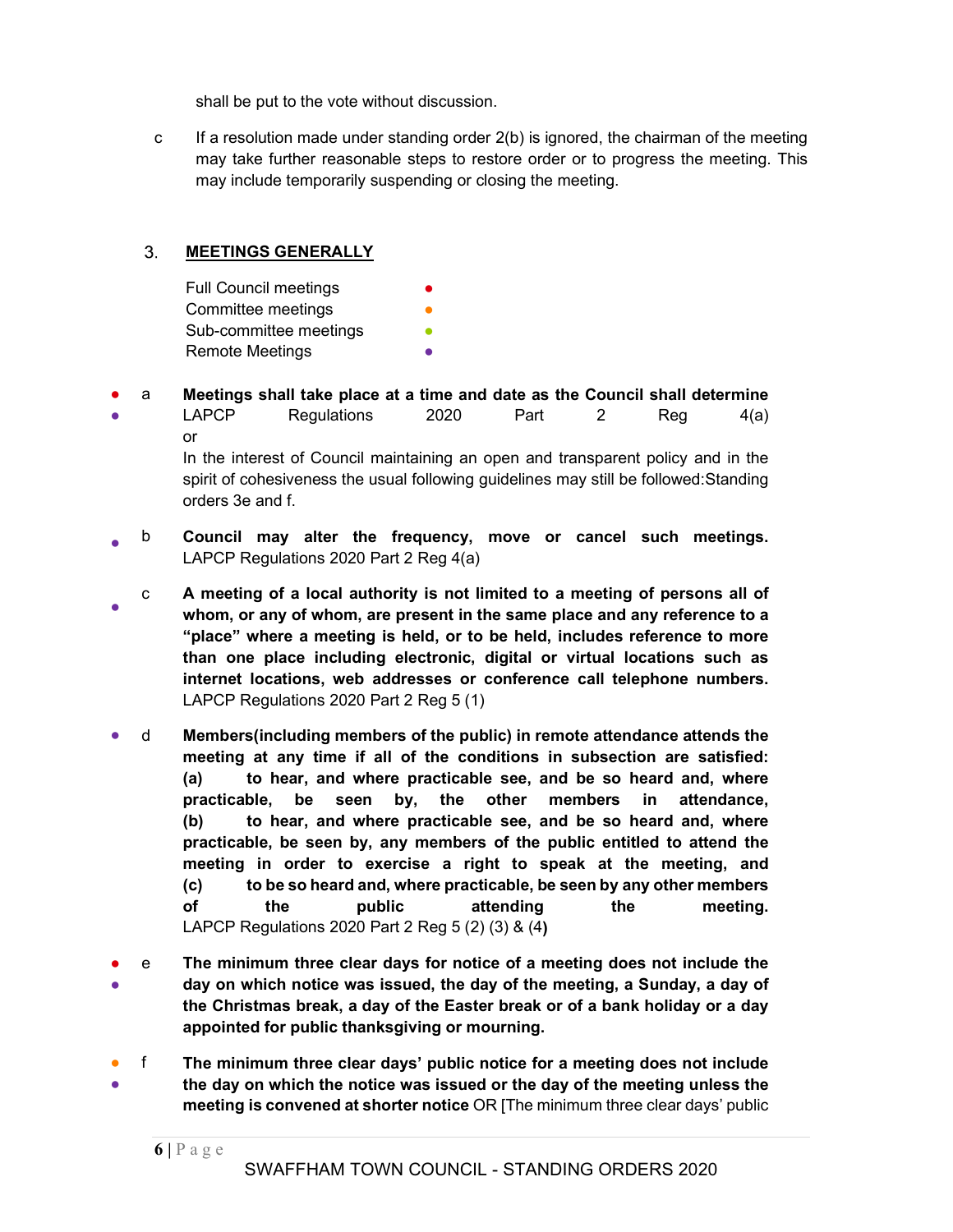notice of a meeting does not include the day on which the notice was issued or the day of the meeting].

- g Meetings shall be open to the public unless their presence is prejudicial to
- ● the public interest by reason of the confidential nature of the business to be transacted or for other special reasons. The public's exclusion from part or
- all of a meeting shall be by a resolution which shall give reasons for the public's exclusion.
- Member and public access to documents and remote access of public and press to a local authority meeting to enable them to attend or participate in that meeting by electronic means, including by telephone conference, video conference, live webcasts, and live interactive streaming. LAPCP Regulations 2020 Part 2 Reg 6(b) (c)
- h A meeting being "open to the public" include access to the meeting through remote means including (but not limited to) video conferencing, live webcast, and live interactive streaming and where a meeting is accessible to the public through such remote means the meeting is open to the public whether or not members of the public are able to attend the meeting in person; LAPCP Regulations 2020 Part 2 Reg 13(a)
	- i Being "present" at a meeting include access through remote means mentioned in paragraph (a) above." LAPCP Regulations 2020 Part 2 Reg 13(b)

# Members of the public

●

- j Members of the public may make representations, answer questions and give evidence at a meeting which they are entitled to attend in respect of the business on the agenda.
- k The period of time designated for public participation at a meeting in accordance with standing order 3(j) shall not exceed 15 minutes unless directed by the chairman of the meeting.
- $\blacksquare$  Subject to standing order 3(k), a member of the public shall not speak for more than 3 minutes.
- $m$  In accordance with standing order  $3(i)$ , a question shall not require a response at the meeting nor start a debate on the question. The chairman of the meeting may direct that a written or oral response be given.
- n A person shall raise their hand when requesting to speak and stand when speaking (except when a person has a disability or is likely to suffer discomfort). The chairman of the meeting may at any time permit a person to be seated when speaking.
- o A person who speaks at a meeting shall direct his comments to the chairman of the meeting.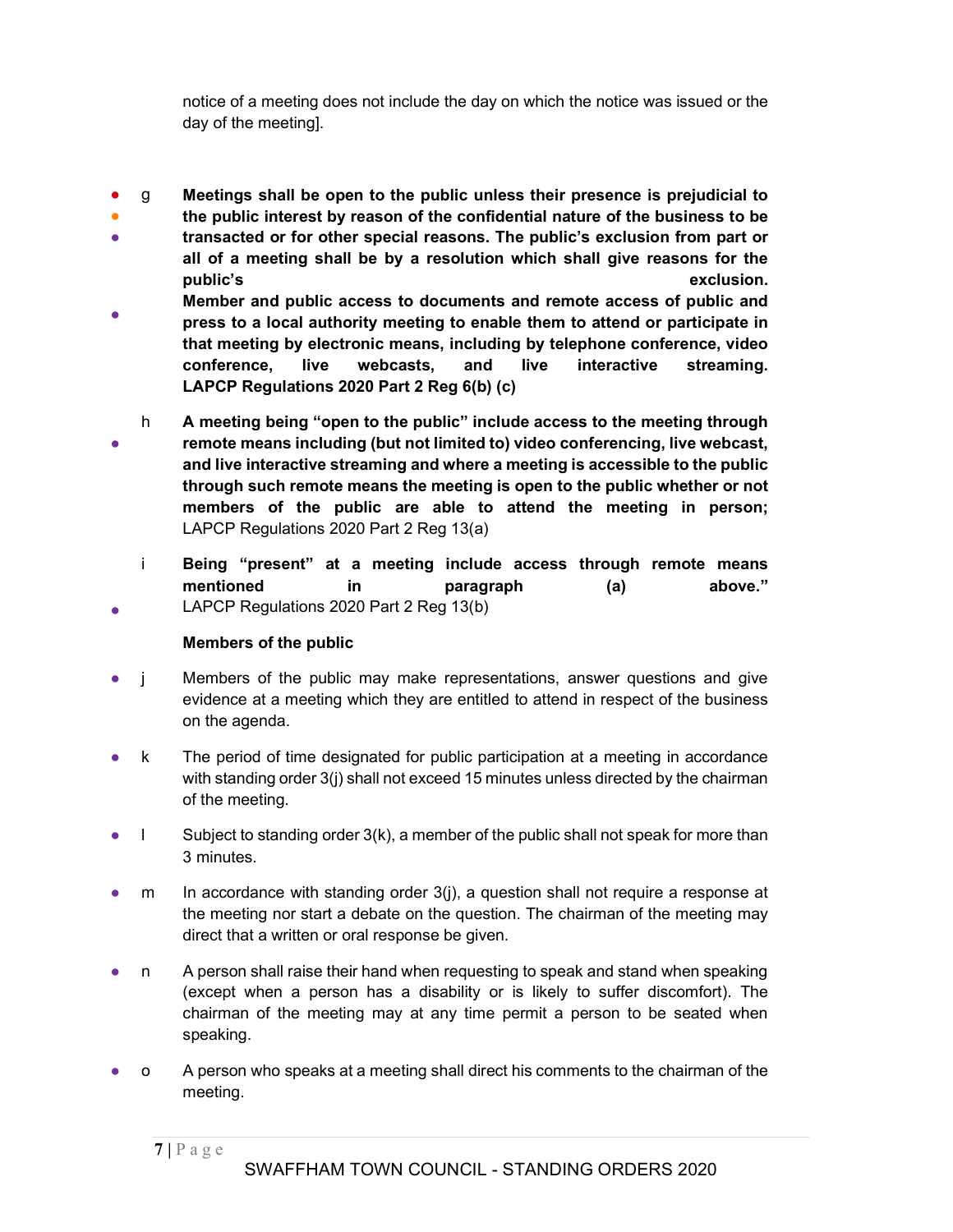- p Only one person is permitted to speak at a time. If more than one person wants to speak, the chairman of the meeting shall direct the order of speaking.
	- q NOTE to include reference for public speaking at virtual meeting

● ● ● r Subject to standing order 3(s), a person who attends a meeting is permitted to report on the meeting whilst the meeting is open to the public. To "report" means to film, photograph, make an audio recording of meeting proceedings, use any other means for enabling persons not present to see or hear the meeting as it takes place or later or to report or to provide oral or written commentary about the meeting so that the report or commentary is available as the meeting takes place or later to persons not present.

- ● s A person present at a meeting may not provide an oral report or oral commentary about a meeting as it takes place without permission.
- ●
- ● t The press shall be provided with reasonable facilities for the taking of their report of all or part of a meeting at which they are entitled to be present.
- u Subject to standing orders which indicate otherwise, anything authorised or
- required to be done by, to or before the Chairman of the Council may in their absence be done by, to or before the Vice-Chairman of the Council (if there is one).
- ● v The Chairman of the Council, if present, shall preside at a meeting. If the Chairman is absent from a meeting, the Vice-Chairman of the Council (if there is one) if present, shall preside. If both the Chairman and the Vice-Chairman are absent from a meeting, a councillor as chosen by the councillors present at the meeting shall preside at the meeting.
- ● ● w Subject to a meeting being quorate, all questions at a meeting shall be decided by a majority of the councillors and non-councillors with voting rights present and voting.
- ●
- ● ● x The chairman of a meeting may give an original vote on any matter put to the vote, and in the case of an equality of votes may exercise his casting vote whether or not he gave an original vote.
- ●

See standing orders 5(h) and (i) for the different rules that apply in the election of the Chairman of the Council at the annual meeting of the Council.

● ● y Unless standing orders provide otherwise, voting on a question shall be by a show of hands. or for the virtual meetings, Members to verbally state their name and announce their vote each in turn

| <b>APCP</b>     | Regulations |  |  |  | - - - |  |  |  |  |
|-----------------|-------------|--|--|--|-------|--|--|--|--|
| $\sim$ 1 $\sim$ |             |  |  |  |       |  |  |  |  |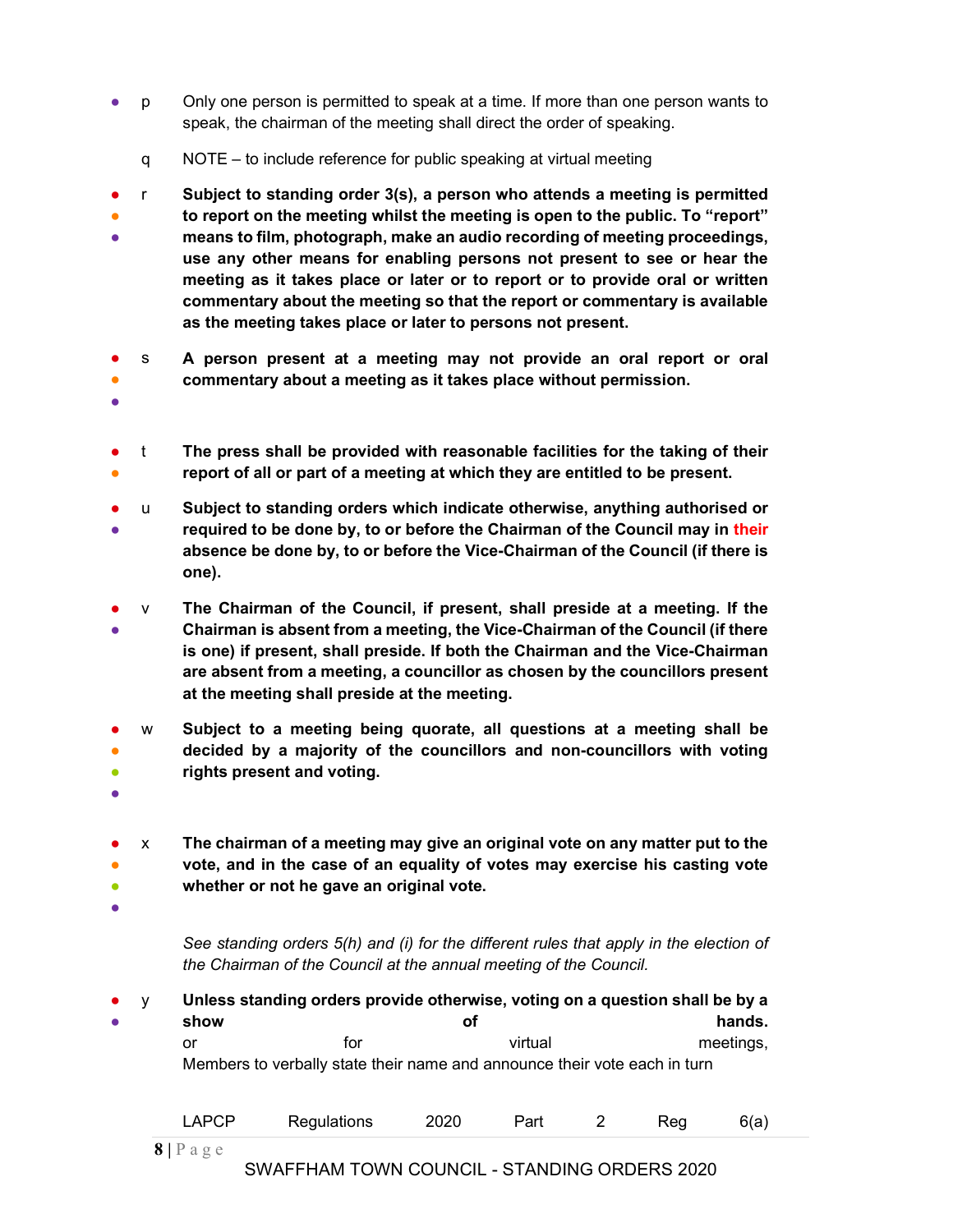At the request of a councillor, the voting on any question shall be recorded so as to show whether each councillor present and voting gave his vote for or against that question. Such a request shall be made before moving on to the next item of business on the agenda.

- z The minutes of a meeting shall be recorded to include an accurate record of the following:
	- i. the time and media used to conduct the meeting;
	- ii. the names of councillors who are present and the names of councillors who are absent;
	- iii. interests that have been declared by councillors and non-councillors with voting rights;
	- iv. the grant of dispensations (if any) to councillors and non-councillors with voting rights;
	- v. whether a councillor or non-councillor with voting rights left the meeting when matters that they held interests in were being considered;
	- vi. if there was a public participation session; and
	- vii. the resolutions made.

● ● ● ● aa A councillor or a non-councillor with voting rights who has a disclosable pecuniary interest or another interest as set out in the Council's code of conduct in a matter being considered at a meeting is subject to statutory limitations or restrictions under the code on his right to participate and vote on that matter.

● ● bb No business may be transacted at a meeting unless at least one-third of the whole number of members of the Council are present and in no case shall the quorum of a meeting be less than three.

> See standing order 4d(viii) for the quorum of a committee or sub-committee meeting.

- ● ● cc If a meeting is or becomes inquorate no business shall be transacted and the meeting shall be closed. The business on the agenda for the meeting shall be adjourned to another meeting.
- ●
- dd A meeting shall not exceed a period of 2 hours (excluding Below the line items and the 15 minutes allowed for the public to speak)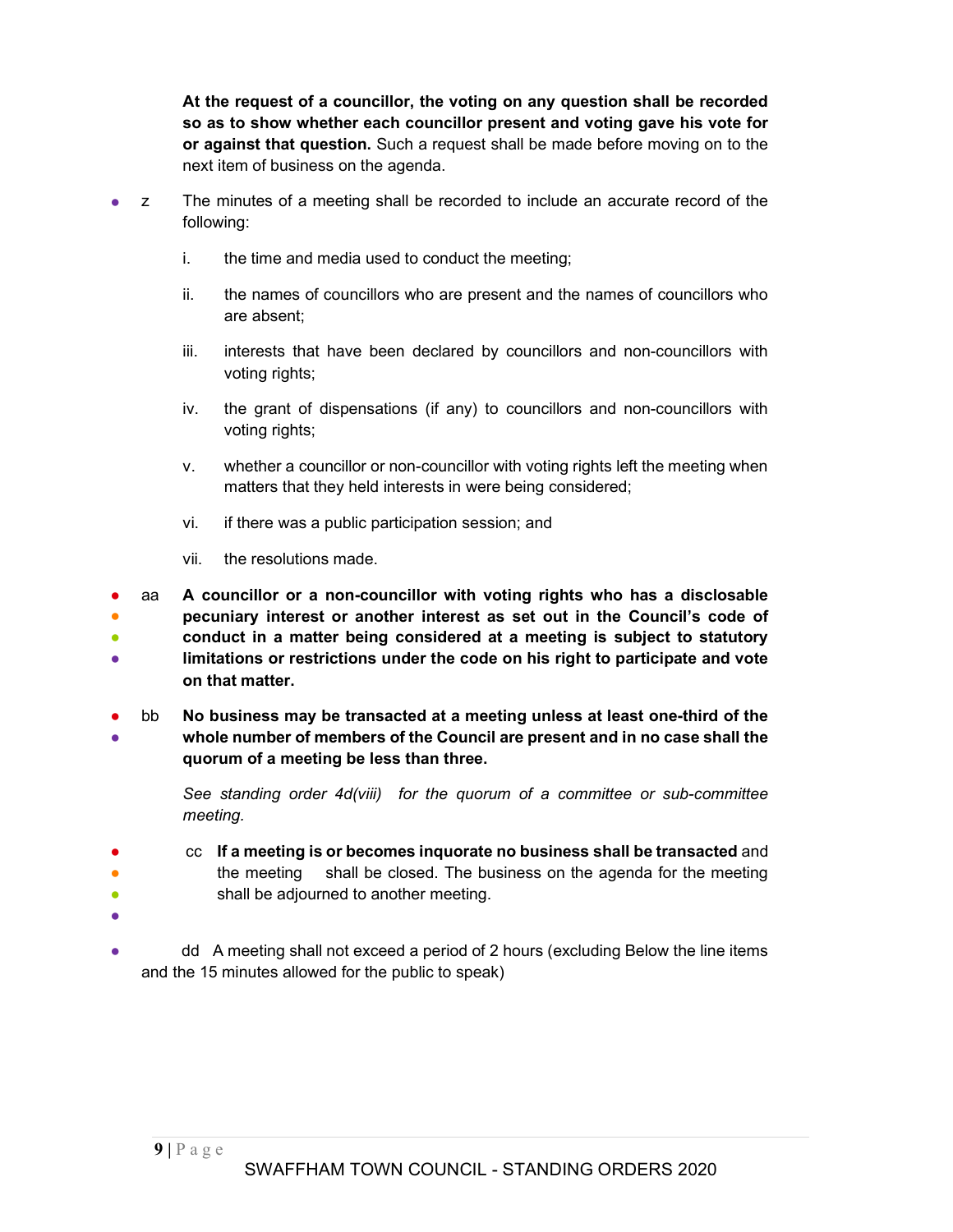#### 4. COMMITTEES AND SUB-COMMITTEES

- a Unless the Council determines otherwise, a committee may appoint a subcommittee whose terms of reference and members shall be determined by the committee.
- b The members of a committee may include non-councillors unless it is a committee which regulates and controls the finances of the Council.
- c Unless the Council determines otherwise, all the members of an advisory committee and a sub-committee of the advisory committee may be noncouncillors.
- d The Council may appoint standing committees or other committees as may be necessary, and:
	- i. shall determine their terms of reference;
	- ii. shall determine the number and time of the ordinary meetings of a standing committee up until the date of the next annual meeting of the Council;
	- iii. shall permit a committee, other than in respect of the ordinary meetings of a committee, to determine the number and time of its meetings;
	- iv. shall, subject to standing orders 4(b) and (c), appoint and determine the terms of office of members of such a committee;
	- v. may, subject to standing orders 4(b) and (c), appoint (e.g. specialist consultant) and determine the terms of office of the substitute members to a committee whose role is to replace the ordinary members at a meeting of a committee if the ordinary members of the committee confirm to the Proper Officer 2 days before the meeting that they are unable to attend;
	- vi. shall, after it has appointed the members of a standing committee, appoint the chairman of the standing committee;
	- vii. shall permit a committee other than a standing committee, to appoint its own chairman at the first meeting of the committee;
	- viii. shall determine the place, notice requirements and quorum for a meeting of a committee and a sub-committee which, in both cases, shall be no less than three;
	- ix. shall determine if the public may participate at a meeting of a committee/subcommittee;
- ordinary members of the committee confirm to the Proper Officer 2 data the meeting that they are unable to attend;<br>
vi. shall, after it has appointed the members of a standing committee, a<br>
chairman of the standing commit x. shall determine if the public and press are permitted to attend the meetings of a sub-committee and also the advance public notice requirements, if any, required for the meetings of a sub-committee;
- dd The period of time designated for public participation at a meeting in accordance with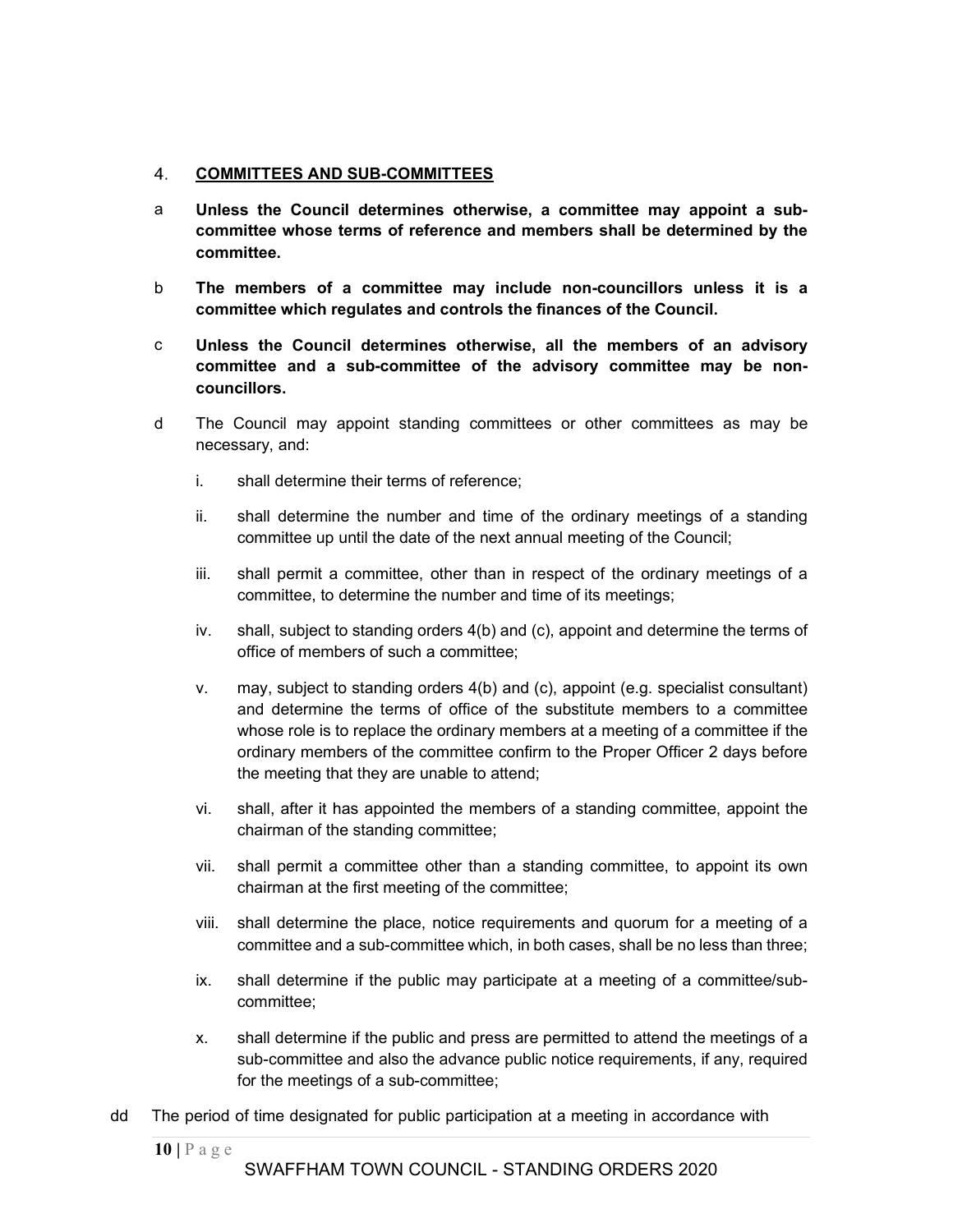standing order 3(j) shall not exceed 15 minutes unless directed by the chairman of the meeting.

- ee Subject to standing order 3(k), a member of the public shall not speak for more than 3 minutes.
- ff In accordance with standing order  $3(i)$ , a question shall not require a response at the meeting nor start a debate on the question. The chairman of the meeting may direct that a written or oral response be given.
- gg A person shall raise their hand when requesting to speak and stand when speaking (except when a person has a disability or is likely to suffer discomfort). The chairman of the meeting may at any time permit a person to be seated when speaking.
- hh A person who speaks at a meeting shall direct his comments to the chairman of the meeting.
- ii Only one person is permitted to speak at a time. If more than one person wants to speak, the chairman of the meeting shall direct the order of speaking.
- jj NOTE to include reference for public speaking at virtual meeting

#### and

xi. may dissolve a committee or a sub-committee.

#### 5. ORDINARY COUNCIL MEETINGS

- a In an election year, the annual meeting of the Council shall be held on or within 14 days following the day on which the councillors elected take office.
- b In a year which is not an election year, the annual meeting of the Council shall be held on such day in May as the Council decides. This no longer applies until May 2021 LAPCP Regulations 2020 Para 6 (c)
- In a year which is not an election year, the annual meeting of the Council<br>
11 This no longer applies until May<br>
11 Hay as the Council<br>
11 Hay LAPCP Regulations 2020 Para 6 (c)<br>
11 May as the Council shall take<br>
11 Gpm.<br> c If no other time is fixed, the annual meeting of the Council shall take place at 6pm. This no longer applies until May 2021 LAPCP Regulations 2020 Para 6 (c)
- d In addition to the annual meeting of the Council, at least three other ordinary meetings shall be held in each year on such dates and times as the Council decides.

The first business conducted at the annual meeting of the Council shall be the election of the Chairman and Vice-Chairman (if there is one) of the Council. This no longer applies until May 2021 LAPCP Regulations 2020 Para 6 (c)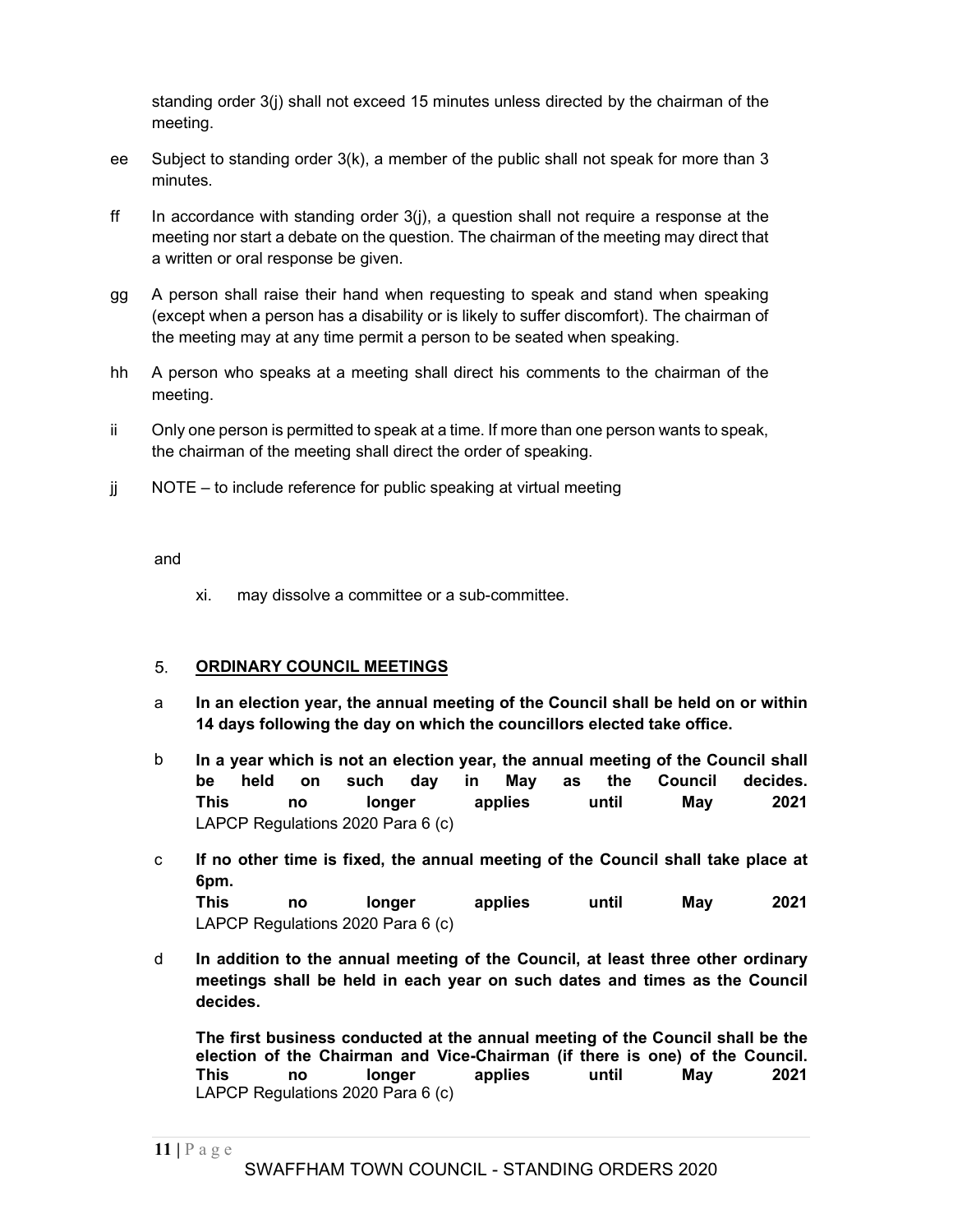- i. A Councillor cannot be elected Mayor in consecutive years.
- ii. Election of Town Mayor: The Deputy Town Mayor in the preceding year shall be elected as Mayor. (with the exception of Town Council election year [by-elections excluded] when the Deputy Mayor if reelected as a councillor will only be a candidate for Mayor. There would be an opportunity for other nominations to be put forward by the newly elected Council.) In the event of more than one candidate being nominated for Mayor this shall be voted for by a signed ballot. If a councillor shall call for a recorded vote, the vote shall be recorded in the minutes of the meeting but shall remain secret at the Annual Meeting, with the exception of the retiring Mayor exercising a second and casting vote.
- iii. Election of Deputy Town Mayor; with a view to the Deputy Mayor becoming Mayor the following year. (with the exception of Town Council election year [by-elections excluded] when the Deputy Mayor if re-elected as a councillor is only a candidate for Mayor.) In the event of more than one candidate being nominated for Deputy Mayor this shall be voted for by a signed secret ballot. If a councillor shall call for a recorded vote, the vote shall be recorded in the minutes of the meeting but shall remain secret at the Annual Meeting, with the exception of the retiring Mayor exercising a second and casting vote.
- iv. It is standard practice to have a prepared citation (of a minimum of 50 words – maximum 200 words) of the reasons why a Councillor is putting themselves forward as Deputy Mayor, or is being proposed as Deputy Mayor. It is good practice for this to be circulated in the agenda meeting pack, therefore should be with the Town Clerk at least 7 days prior to the meeting where it is to be discussed. Late citations can be read out to the meeting for proposals received from the floor, but only in the event that there are not enough candidates to fill the position of Deputy Mayor. After the citation is read, the nomination must be validated by a proposer and a seconder. No proposed candidate, proposer or seconder can propose or second more than one candidate.
- v. The Council may choose to discuss the position and to elect a Deputy Mayor in the three months prior to the Annual Meeting in a closed session of a full Council meeting. This decision shall be binding to the Annual meeting (in any year other than election year where the Council can only put forward a candidate for Deputy Mayor).
- vi. The Deputy Mayor can only be re-elected in consecutive years in the year of a Town Council election.
- e The Chairman of the Council, unless they have resigned or becomes disqualified, shall continue in office and preside at the annual meeting until his successor is elected at the next annual meeting of the Council.
- f The Vice-Chairman of the Council, if there is one, unless they resign or becomes disqualified, shall hold office until immediately after the election of the Chairman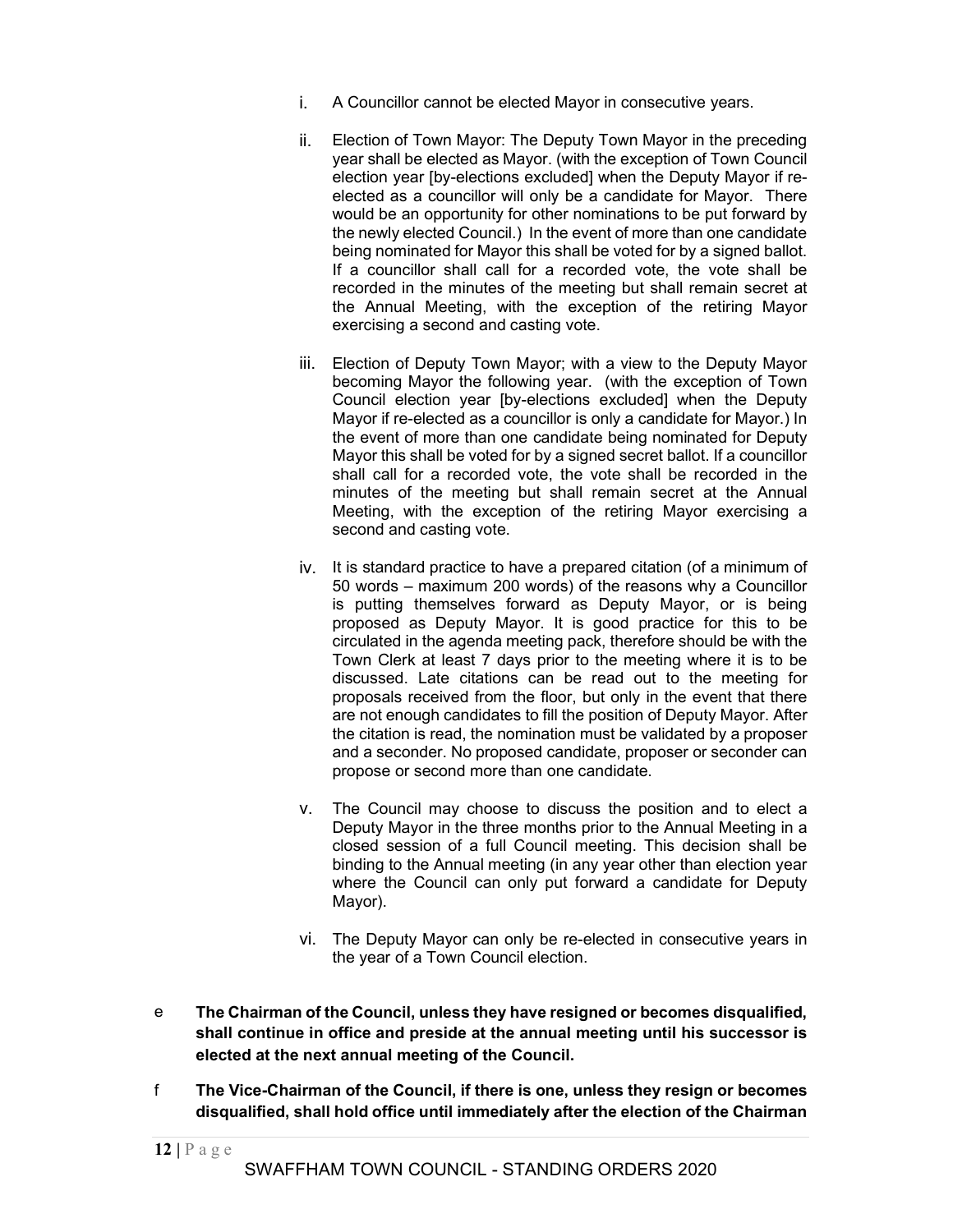of the Council at the next annual meeting of the Council.

- g In an election year, if the current Chairman of the Council has not been re-elected as a member of the Council, they shall preside at the annual meeting until a successor Chairman of the Council has been elected. The current Chairman of the Council shall not have an original vote in respect of the election of the new Chairman of the Council but shall give a casting vote in the case of an equality of votes.
- h In an election year, if the current Chairman of the Council has been re-elected as a member of the Council, they shall preside at the annual meeting until a new Chairman of the Council has been elected. They may exercise an original vote in respect of the election of the new Chairman of the Council and shall give a casting vote in the case of an equality of votes.
- i Following the election of the Chairman of the Council and Vice-Chairman (if there is one) of the Council at the annual meeting, the business shall include:
	- i. In an election year, delivery by the Chairman of the Council and councillors of their acceptance of office forms unless the Council resolves for this to be done at a later date. In a year which is not an election year, delivery by the Chairman of the Council of his acceptance of office form unless the Council resolves for this to be done at a later date;
	- ii. Confirmation of the accuracy of the minutes of the last meeting of the Council;
	- iii. Receipt of the minutes of the last meeting of a committee;
	- iv. Consideration of the recommendations made by a committee;
	- v. Review of delegation arrangements to committees, sub-committees, staff and other local authorities;
	- vi. Review of the terms of reference for committees;
	- vii. Appointment of members to existing committees;
	- viii. Appointment of any new committees in accordance with standing order 4;
	- ix. ●Review and adoption of appropriate standing orders and financial regulations;
	- x. Review of arrangements (including legal agreements) with other local authorities, not-for-profit bodies and businesses.
	- xi. Review of representation on or work with external bodies and arrangements for reporting back;
	- xii. In an election year, to make arrangements with a view to the Council becoming eligible to exercise the general power of competence in the future;
	- xiii. ●Review of inventory of land and other assets including buildings and office equipment;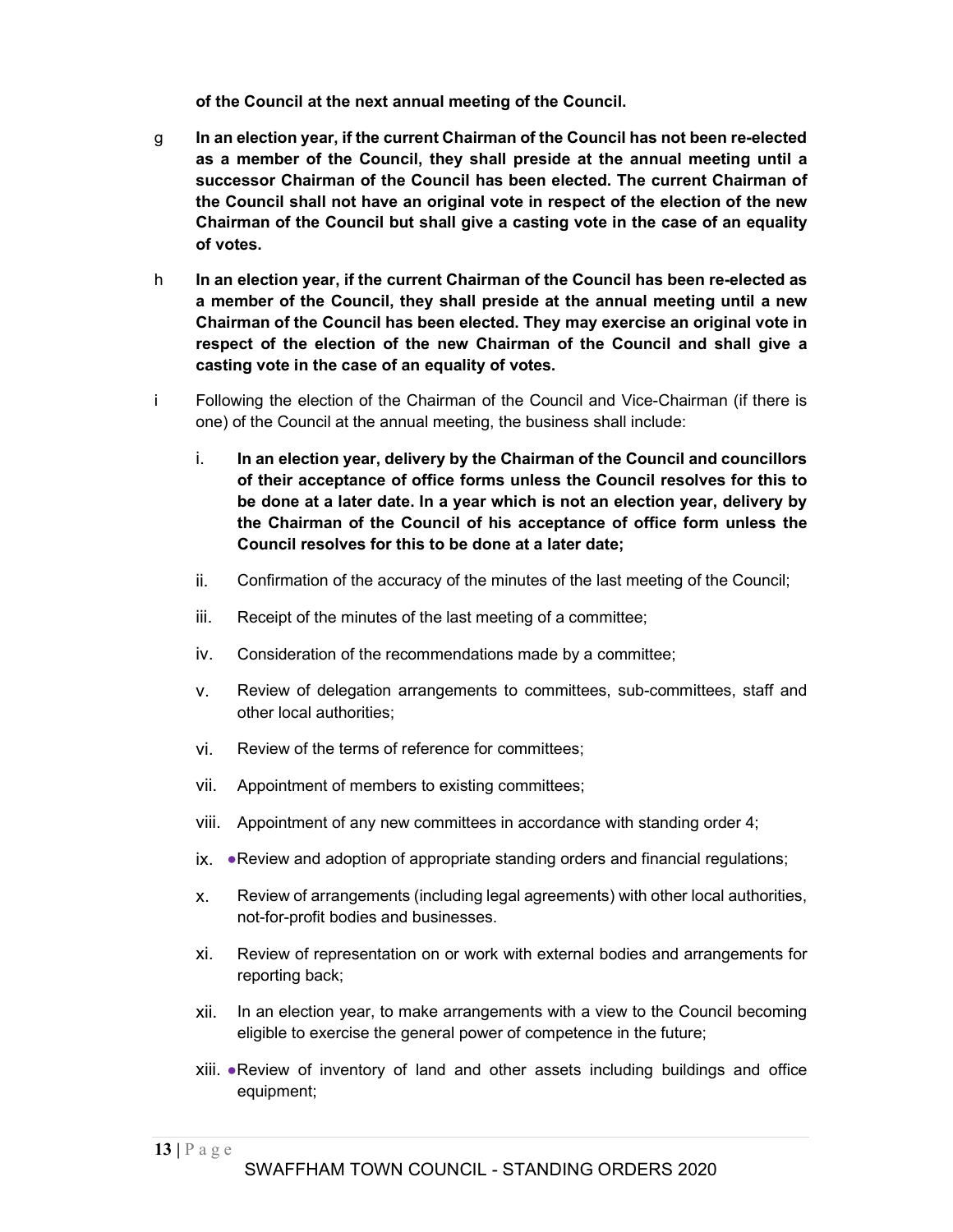- xiv. ●Confirmation of arrangements for insurance cover in respect of all insurable risks;
- xv. ●Review of the Council's and/or staff subscriptions to other bodies;
- xvi. ●Review of the Council's complaints procedure;
- xvii. ●Review of the Council's policies, procedures and practices in respect of its obligations under freedom of information and data protection and GDPR legislation (see also standing orders 11, 20 and 21);
- xviii. ●Review of the Council's policy for dealing with the press/media;
- xix. Review of the Council's employment policies and procedures;
- xx. ●Review of the Council's expenditure incurred under s.137 of the Local Government Act 1972 or the general power of competence.
- xxi. ●Determining the time and choice of media of ordinary meetings of the Council up to and including the next annual meeting of the Council.

#### 6. EXTRAORDINARY MEETINGS OF THE COUNCIL, COMMITTEES AND SUB-COMMITTEES

- a The Chairman of the Council may convene an extraordinary meeting of the Council at any time.
- b If the Chairman of the Council does not call an extraordinary meeting of the Council within seven days of having been requested in writing to do so by two councillors, any two councillors may convene an extraordinary meeting of the Council. The public notice giving the time, place and agenda for such a meeting shall be signed electonically by the two councillors.
- c The chairman of a committee [or a sub-committee] may convene an extraordinary meeting of the committee [or the sub-committee] at any time.
- d If the chairman of a committee [or a sub-committee] does not call an ext<br>meeting within 7 days of having been requested to do so by 3 memb<br>committee [or the sub-committee], any 3 members of the committee [or<br>committee] d If the chairman of a committee [or a sub-committee] does not call an extraordinary meeting within 7 days of having been requested to do so by 3 members of the committee [or the sub-committee], any 3 members of the committee [or the subcommittee] may convene an extraordinary meeting of the committee [or a subcommittee].

# 7. **• PREVIOUS RESOLUTIONS**

- a A resolution shall not be reversed within six months except either by a special motion, which requires written notice by at least 5 councillors to be given to the Proper Officer in accordance with standing order 9, or by a motion moved in pursuance of the recommendation of a committee or a sub-committee.
- b When a motion moved pursuant to standing order  $7(a)$  has been disposed of, no similar motion may be moved for a further six months.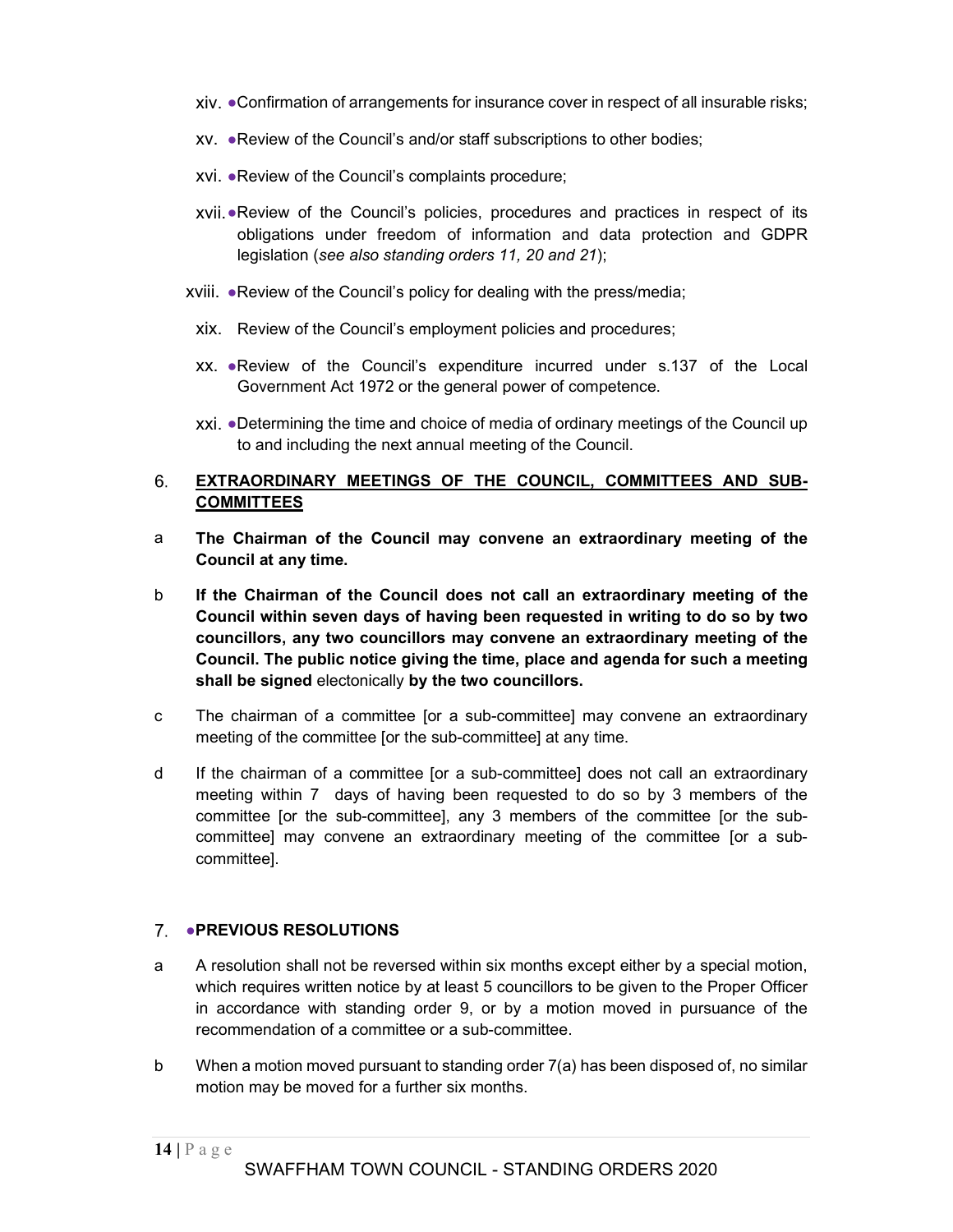# 8. VOTING ON APPOINTMENTS

a Where more than two persons have been nominated for a position to be filled by the Council and none of those persons has received an absolute majority of votes in their favour, the name of the person having the least number of votes shall be struck off the list and a fresh vote taken. This process shall continue until a majority of votes is given in favour of one person. A tie in votes may be settled by the casting vote exercisable by the chairman of the meeting.

#### 9. ●MOTIONS FOR A MEETING THAT REQUIRE WRITTEN NOTICE TO BE GIVEN TO THE PROPER OFFICER

- a A motion shall relate to the responsibilities of the meeting for which it is tabled and in any event shall relate to the performance of the Council's statutory functions, powers and obligations or an issue which specifically affects the Council's area or its residents.
- b No motion may be moved at a meeting unless it is on the agenda and the mover has given written notice of its wording to the Proper Officer at least 2 clear days before the meeting. Clear days do not include the day of the notice or the day of the meeting.
- c The Proper Officer may, before including a motion on the agenda received in accordance with standing order 9(b), correct obvious grammatical or typographical errors in the wording of the motion.
- d If the Proper Officer considers the wording of a motion received in accordance with standing order 9(b) is not clear in meaning, the motion shall be rejected until the mover of the motion resubmits it, so that it can be understood, in writing, to the Proper Officer at least 2 clear days before the meeting.
- e If the wording or subject of a proposed motion is considered improper, the Proper Officer shall consult with the chairman of the forthcoming meeting or, as the case may be, the councillors who have convened the meeting, to consider whether the motion shall be included in the agenda or rejected.
- be, the councillors who have convened the meeting, to consider whether the shall be included in the agenda or rejected.<br>
15 The decision of the Proper Officer as to whether or not to include the mot<br>
agenda shall be final f The decision of the Proper Officer as to whether or not to include the motion on the agenda shall be final.
- g Motions received shall be recorded and numbered in the order that they are received.
- h Motions rejected shall be recorded with an explanation by the Proper Officer of the reason for rejection.

# 10. • MOTIONS AT A MEETING THAT DO NOT REQUIRE WRITTEN NOTICE

- a The following motions may be moved at a meeting without written notice to the Proper Officer:
	- i. to correct an inaccuracy in the draft minutes of a meeting;
	- ii. to move to a vote;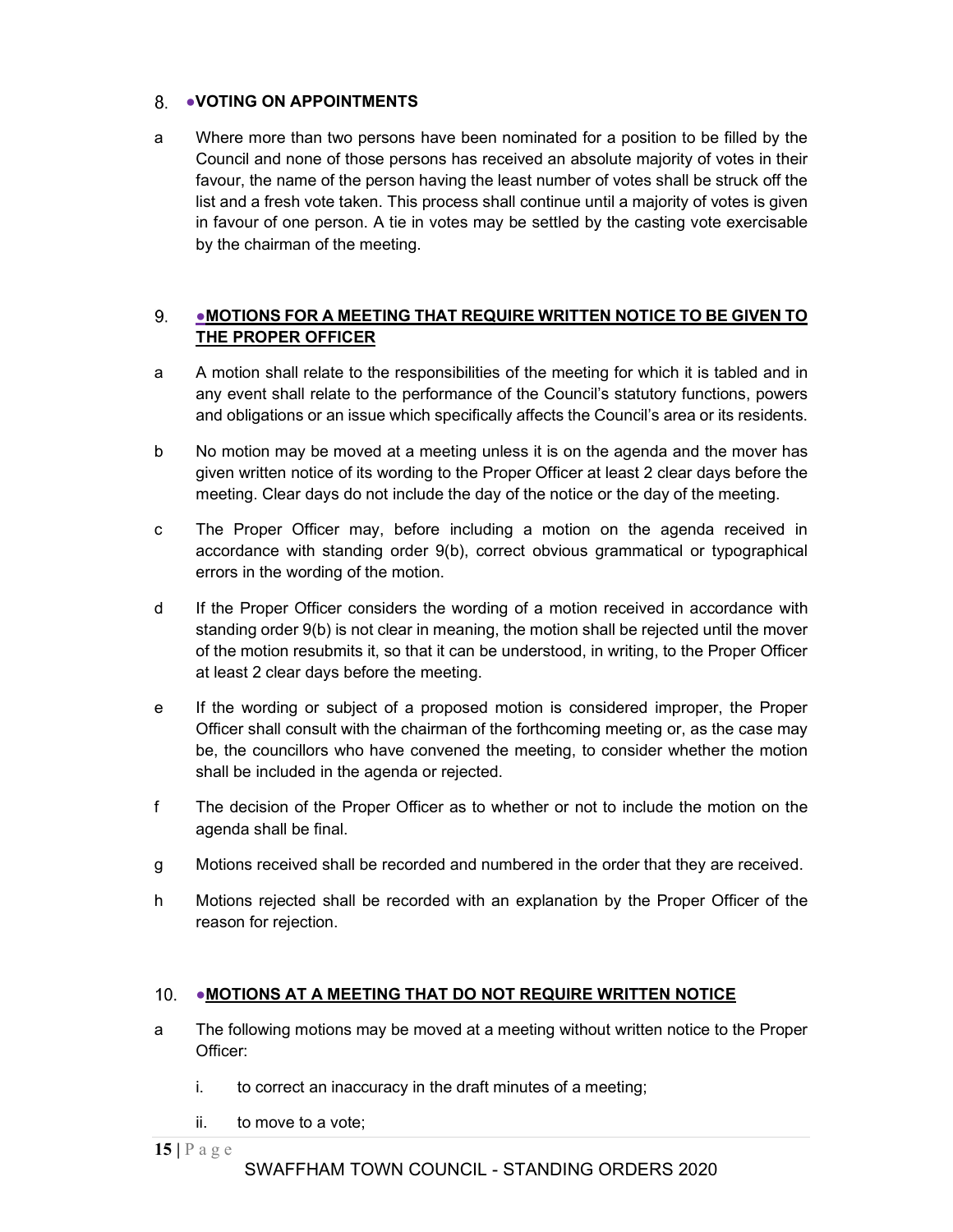- iii. to defer consideration of a motion;
- iv. to refer a motion to a particular committee or sub-committee;
- v. to appoint a person to preside at a meeting;
- vi. to change the order of business on the agenda;
- vii. to proceed to the next business on the agenda;
- viii. to require a written report;
- ix. to appoint a committee or sub-committee and their members;
- x. to extend the time limits for speaking;
- xi. to exclude the press and public from a meeting in respect of confidential or other information which is prejudicial to the public interest;
- xii. to not hear further from a councillor or a member of the public;
- xiii. to exclude a councillor or member of the public for disorderly conduct;
- xiv. to temporarily suspend the meeting;
- xv. to suspend a particular standing order (unless it reflects mandatory statutory or legal requirements);
- xvi. to adjourn the meeting; or
- xvii. to close the meeting.

## 11. • MANAGEMENT OF INFORMATION

See also standing order 20.

- a The Council shall have in place and keep under review, technical and organisational measures to keep secure information (including personal data) which it holds in paper and electronic form. Such arrangements shall include deciding who has access to personal data and encryption of personal data.
- See also standing order 20.<br>
a The Council shall have in place and keep under review, tech<br>
organisational measures to keep secure information (including perso<br>
which it holds in paper and electronic form. Such arrangemen b The Council shall have in place, and keep under review, policies for the retention and safe destruction of all information (including personal data) which it holds in paper and electronic form. The Council's retention policy shall confirm the period for which information (including personal data) shall be retained or if this is not possible the criteria used to determine that period (e.g. the Limitation Act 1980).
- c The agenda, papers that support the agenda and the minutes of a meeting shall not disclose or otherwise undermine confidential information or personal data without legal justification.
- d Councillors, staff, the Council's contractors and agents shall not disclose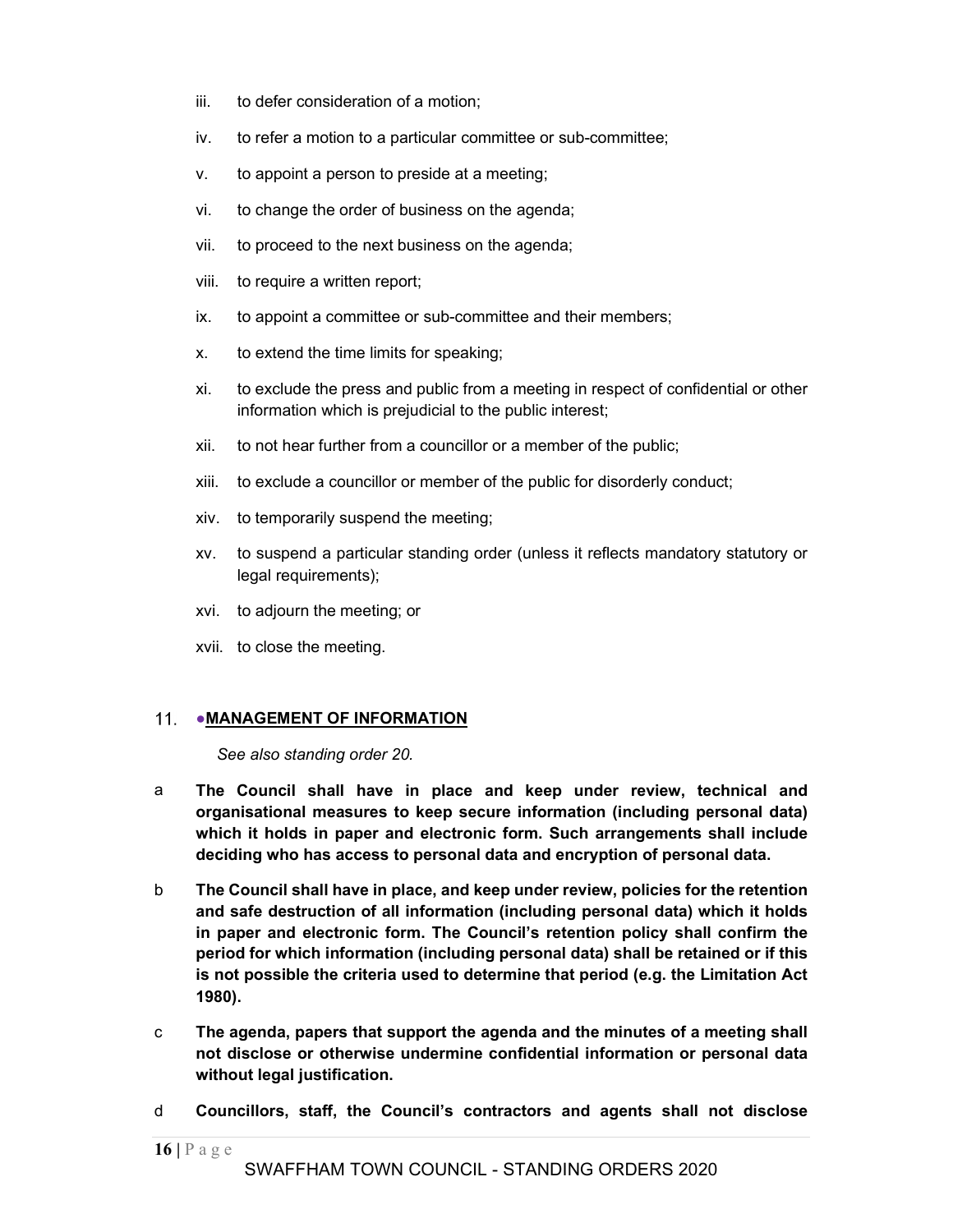confidential information or personal data without legal justification.

#### $12.$ DRAFT MINUTES

Full Council meetings Committee meetings Sub-committee meetings **•** Remote Meetings **●** 

- a ●If the draft minutes of a preceding meeting have been served on councillors with the agenda to attend the meeting at which they are due to be approved for accuracy, they shall be taken as read.
- b •There shall be no discussion about the draft minutes of a preceding meeting except in relation to their accuracy. A motion to correct an inaccuracy in the draft minutes shall be moved in accordance with standing order 10(a)(i).
- c The accuracy of draft minutes, including any amendment(s) made to them, shall be confirmed by resolution and shall be signed by the chairman of the Council at the next available meeting of the Council in person and stand as an accurate record of the meeting to which the minutes relate.
- d If the chairman of the meeting does not consider the minutes to be an accurate record of the meeting to which they relate, he shall sign the minutes and include a paragraph in the following terms or to the same effect, at the next available meeting of the Council in person

"The chairman of this meeting does not believe that the minutes of the meeting of the ( ) held on [date] in respect of ( ) were a correct record but their view was not upheld by the meeting and the minutes are confirmed as an accurate record of the proceedings."

confirmed as an accurate record of the proceedings."<br>
If the Council's gross annual income or expenditure (whichever is hig<br>
does not exceed £25,000, it shall publish draft minutes on a website whis<br>
is publicly accessibl ● e If the Council's gross annual income or expenditure (whichever is higher) ● does not exceed £25,000, it shall publish draft minutes on a website which ● is publicly accessible and free of charge not later than one month after **• the meeting has taken place.** The meeting has taken place.

f • Subject to the publication of draft minutes in accordance with standing order 12(e) and standing order 20(a) and following a resolution which confirms the accuracy of the minutes of a meeting, the draft minutes or recordings of the meeting for which approved minutes exist shall be destroyed.

# 13• CODE OF CONDUCT AND DISPENSATIONS

See also standing order 3(u).

a All councillors and non-councillors with voting rights shall observe the code of conduct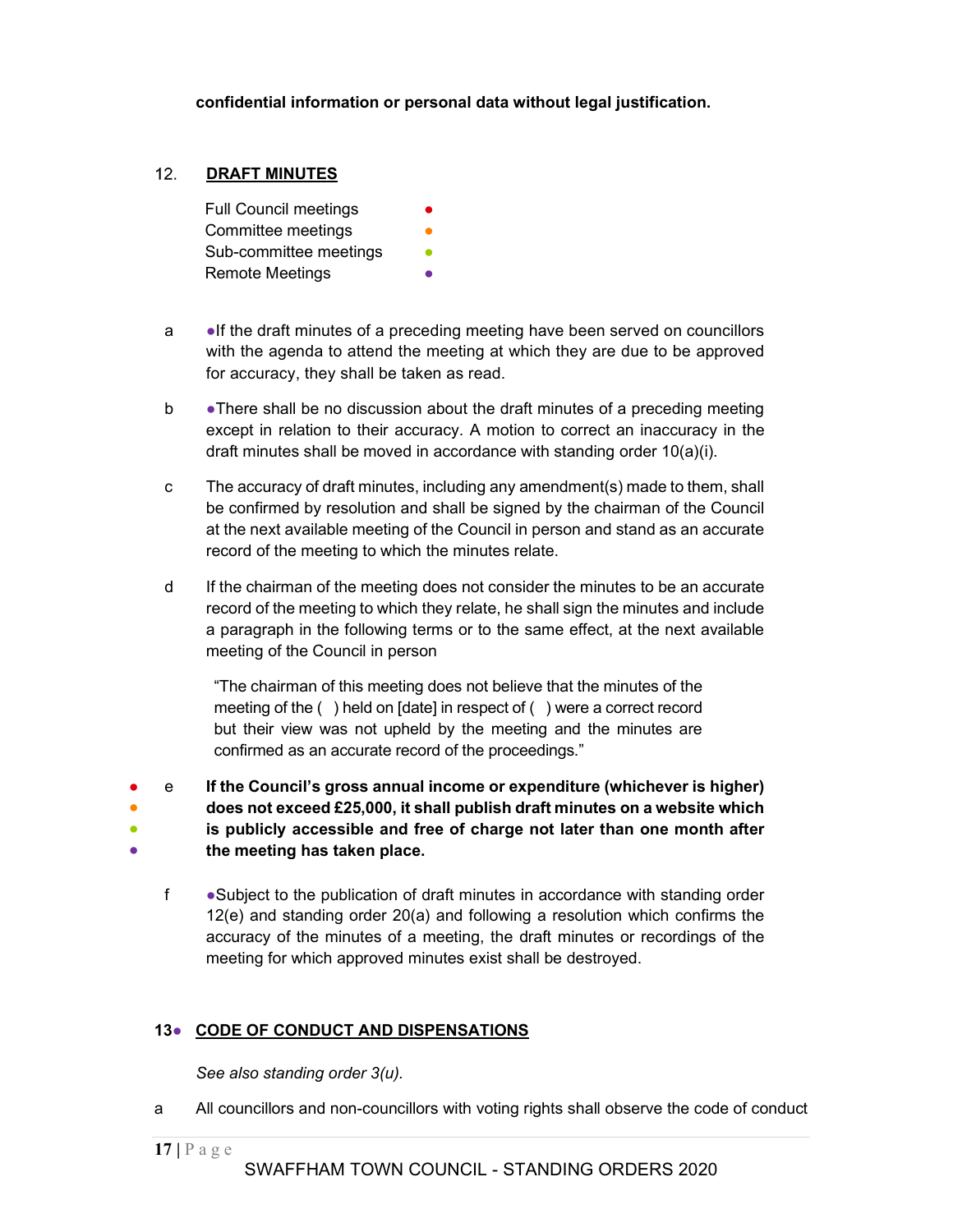adopted by the Council.

- b Unless they have been granted a dispensation, a councillor or non-councillor with voting rights shall withdraw from a meeting when it is considering a matter in which he has a disclosable pecuniary interest. They may return to the meeting after, it has considered the matter in which they had an interest.
- c Unless they have been granted a dispensation, a councillor or non-councillor with voting rights shall withdraw from a meeting when it is considering a matter in which they have another interest if so required by the Council's code of conduct. They may return to the meeting after it has considered the matter in which they had an interest.
- d Dispensation requests shall be in writing and submitted to the Proper Officer as soon as possible before the meeting, or failing that, at the start of the meeting for which the dispensation is required.
- e A decision as to whether to grant a dispensation shall be made [by the Proper Officer] OR [by a meeting of the Council, or committee or sub-committee for which the dispensation is required] and that decision is final.
- f A dispensation request shall confirm:
	- i. the description and the nature of the disclosable pecuniary interest or other interest to which the request for the dispensation relates;
	- ii. whether the dispensation is required to participate at a meeting in a discussion only or a discussion and a vote;
	- iii. the date of the meeting or the period (not exceeding four years) for which the dispensation is sought; and
	- iv. an explanation as to why the dispensation is sought.
- g Subject to standing orders 13(d) and (f), a dispensation request shall be considered [by the Proper Officer before the meeting or, if this is not possible, at the start of the meeting for which the dispensation is required] OR [at the beginning of the meeting of the Council, or committee or sub-committee for which the dispensation is required].
- h A dispensation may be granted in accordance with standing order 13(e) if having regard to all relevant circumstances any of the following apply:
	- i. without the dispensation the number of persons prohibited from participating in the particular business would be so great a proportion of the meeting transacting the business as to impede the transaction of the business;
	- ii. granting the dispensation is in the interests of persons living in the Council's area; or
	- iii. it is otherwise appropriate to grant a dispensation.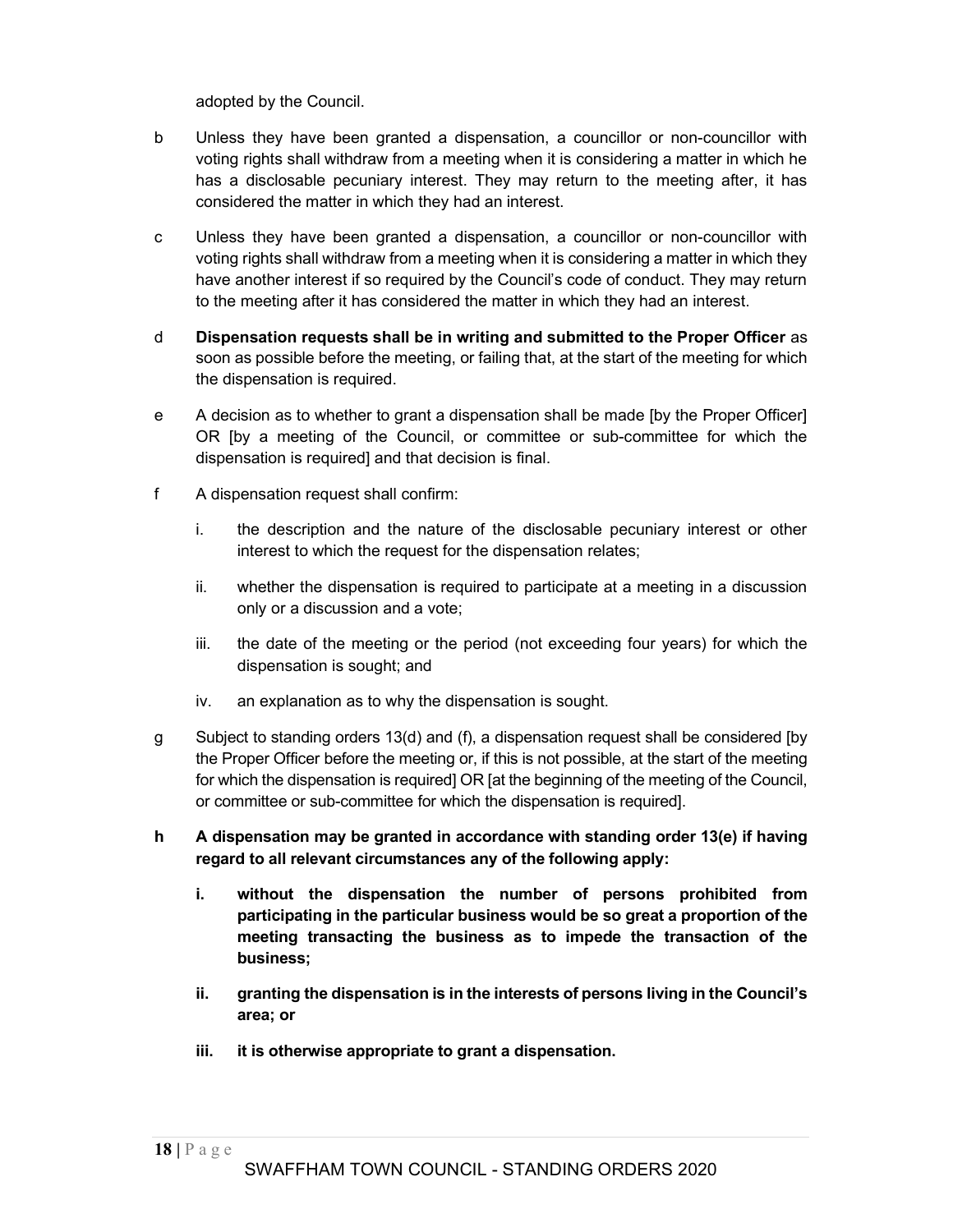# 14 • CODE OF CONDUCT COMPLAINTS

- a Upon notification by the District or Unitary Council that it is dealing with a complaint that a councillor or non-councillor with voting rights has breached the Council's code of conduct, the Proper Officer shall, subject to standing order 11, report this to the Council.
- b Where the notification in standing order 14(a) relates to a complaint made by the Proper Officer, the Proper Officer shall notify the Chairman of Council of this fact, and the Chairman shall nominate another staff member to assume the duties of the Proper Officer in relation to the complaint until it has been determined and the Council has agreed what action, if any, to take in accordance with standing order 14(d).
- c The Council may:
	- i. provide information or evidence where such disclosure is necessary to investigate the complaint or is a legal requirement;
	- ii. seek information relevant to the complaint from the person or body with statutory responsibility for investigation of the matter;
- d Upon notification by the District or Unitary Council that a councillor or noncouncillor with voting rights has breached the Council's code of conduct, the Council shall consider what, if any, action to take against him. Such action excludes disqualification or suspension from office.

#### 15 • PROPER OFFICER

- a The Proper Officer shall be either (i) the clerk or (ii) other staff member(s) nominated by the Council to undertake the work of the Proper Officer when the Proper Officer is absent.
- b The Proper Officer shall:
	- i. at least three clear days before a meeting of the council, a committee or a sub-committee,
		- serve on councillors by delivery or post at their residences or by email authenticated in such manner as the Proper Officer thinks fit, a signed summons confirming the time, and instructions how to link to the remote meeting the agenda and,
		- Provide, in a conspicuous place or or publishing on the website of the body or, for a parish council, on the website of the principal council within the meaning of the Local Government Act 1972 [Councils website] public notice of the time, place and agenda. LAPCP Regulations 2020 Part 1 Reg 13 (a)

See standing order 3(b) for the meaning of clear days for a meeting of a full council and standing order 3(c) for the meaning of clear days for a meeting of a committee;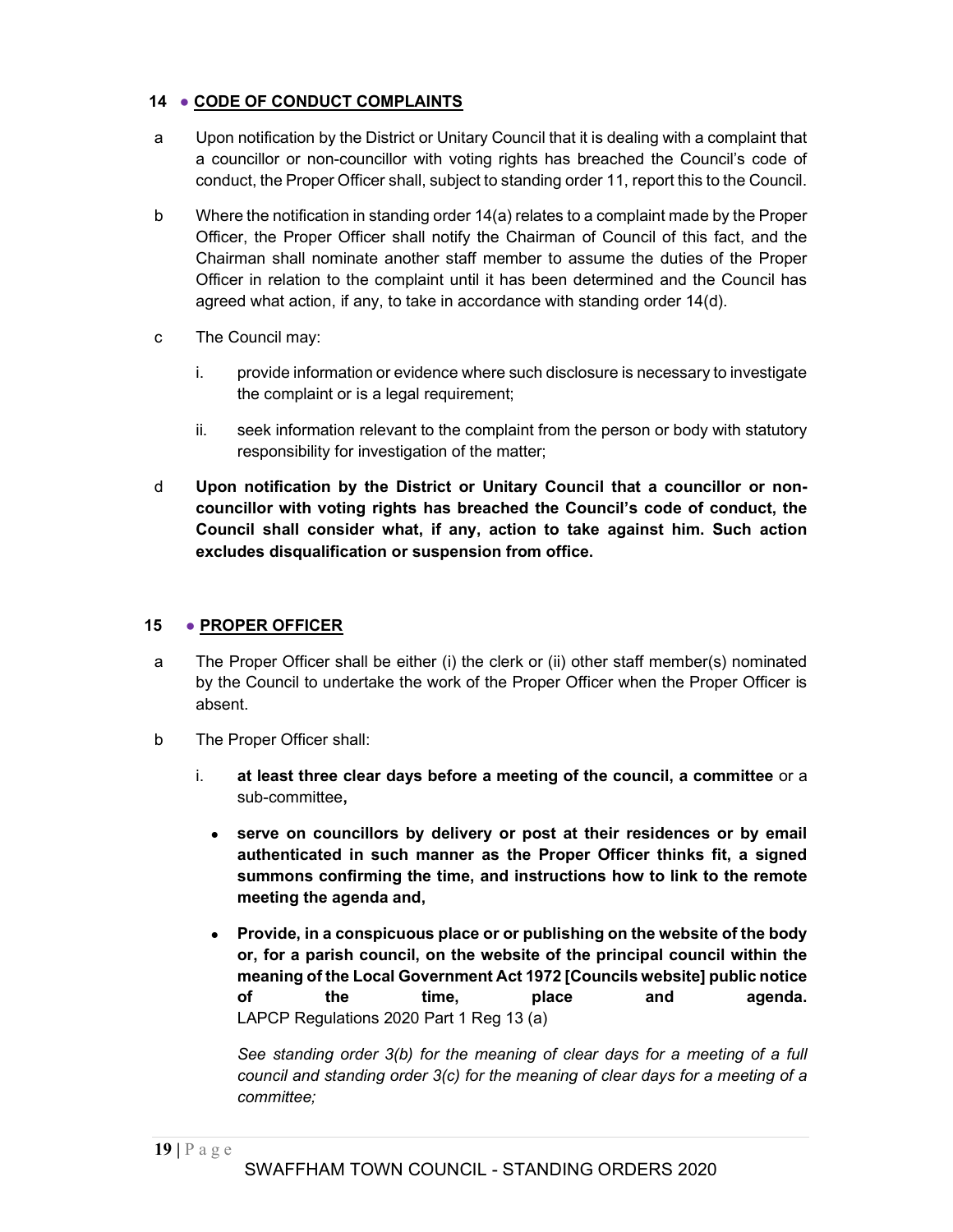- ii. subject to standing order 9, include on the agenda all motions in the order received unless a councillor has given written notice at least 7 days before the meeting confirming the withdrawal of it;
- iii. convene a meeting of the Council for the election of a new Chairman of the Council, occasioned by a casual vacancy in his office;
- iv. facilitate inspection of the minute book by local government electors; [Councils to determine how to do this, which form of media it will publish its minutes]
- v. receive and retain copies of byelaws made by other local authorities;
- vi. hold acceptance of office forms from councillors;
- vii. hold a copy of every councillor's register of interests;
- viii. assist with responding to requests made under freedom of information legislation and rights exercisable under data protection legislation, in accordance with the Council's relevant policies and procedures;
- ix. liaise, as appropriate, with the Council's Data Protection Officer (if there is one);
- x. receive and send general correspondence and notices on behalf of the Council except where there is a resolution to the contrary;
- xi. assist in the organisation of, storage of, access to, security of and destruction of information held by the Council in paper and electronic form subject to the requirements of data protection and freedom of information legislation and other legitimate requirements (e.g. the Limitation Act 1980);
- xii. arrange for legal deeds to be executed; (see also standing order 23);
- xiii. arrange or manage the prompt authorisation, approval, and instruction regarding any payments to be made by the Council in accordance with its financial regulations;
- xiv. record every planning application notified to the Council and the Council's response to the local planning authority in a book for such purpose;
- xv. refer a planning application received by the Council to the Chairman or in his absence the Vice-Chairman of the Planning Committee within two working days of receipt to facilitate an extraordinary meeting if the nature of a planning application requires consideration before the next ordinary meeting of the Planning committee;
- xvi. manage access to information about the Council via the publication scheme; and
- xvii. retain custody of the seal of the Council (if there is one) which shall not be used without a resolution to that effect. (see also standing order 23).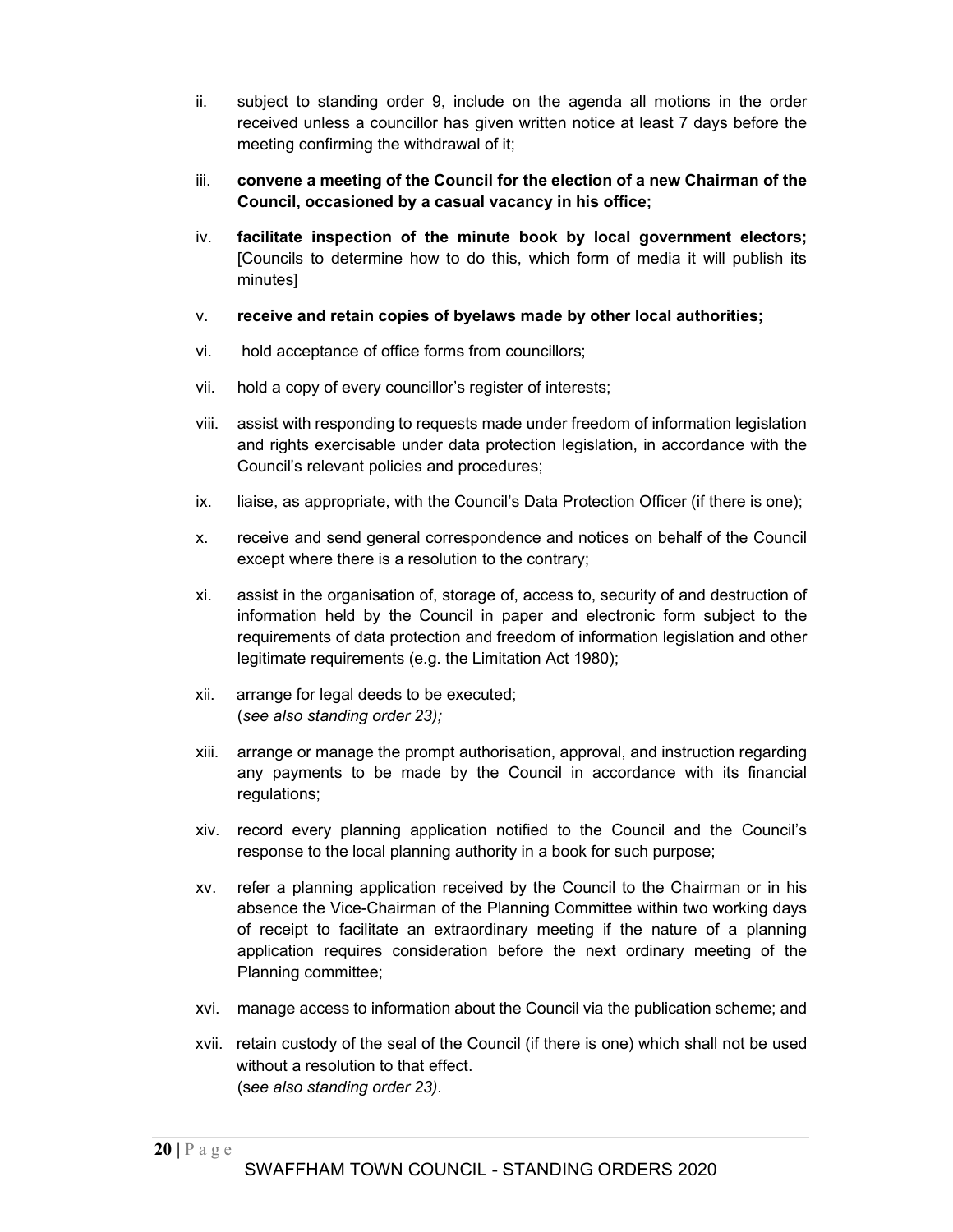## 16 • RESPONSIBLE FINANCIAL OFFICER

a The Council shall appoint appropriate staff member(s) to undertake the work of the Responsible Financial Officer when the Responsible Financial Officer is absent.

#### 17 ●ACCOUNTS AND ACCOUNTING STATEMENTS

- a "Proper practices" in standing orders refer to the most recent version of "Governance and Accountability for Local Councils – a Practitioners' Guide".
- b All payments by the Council shall be authorised, approved and paid in accordance with the law, proper practices and the Council's financial regulations.
- c The Responsible Financial Officer shall supply to each councillor as soon as practicable after 30 June, 30 September and 31 December in each year a statement to summarise:
	- i. the Council's receipts and payments (or income and expenditure) for each quarter;
	- ii. the Council's aggregate receipts and payments (or income and expenditure) for the year to date;
	- iii. the balances held at the end of the quarter being reported and

which includes a comparison with the budget for the financial year and highlights any actual or potential overspends.

- d As soon as possible after the financial year end at 31 March, the Responsible Financial Officer shall provide:
	- i. each councillor with a statement summarising the Council's receipts and payments (or income and expenditure) for the last quarter and the year to date for information; and
	- ii. to the Council the accounting statements for the year in the form of Section 2 of the annual governance and accountability return, as required by proper practices, for consideration and approval.
- e The year-end accounting statements shall be prepared in accordance with proper practices and apply the form of accounts determined by the Council (receipts and payments, or income and expenditure) for the year to 31 March. A completed draft annual governance and accountability return shall be presented to all councillors at least 14 days prior to anticipated approval by the Council. The annual governance and accountability return of the Council, which is subject to external audit, including the annual governance statement, shall be presented to the Council for consideration and formal approval before 31st August.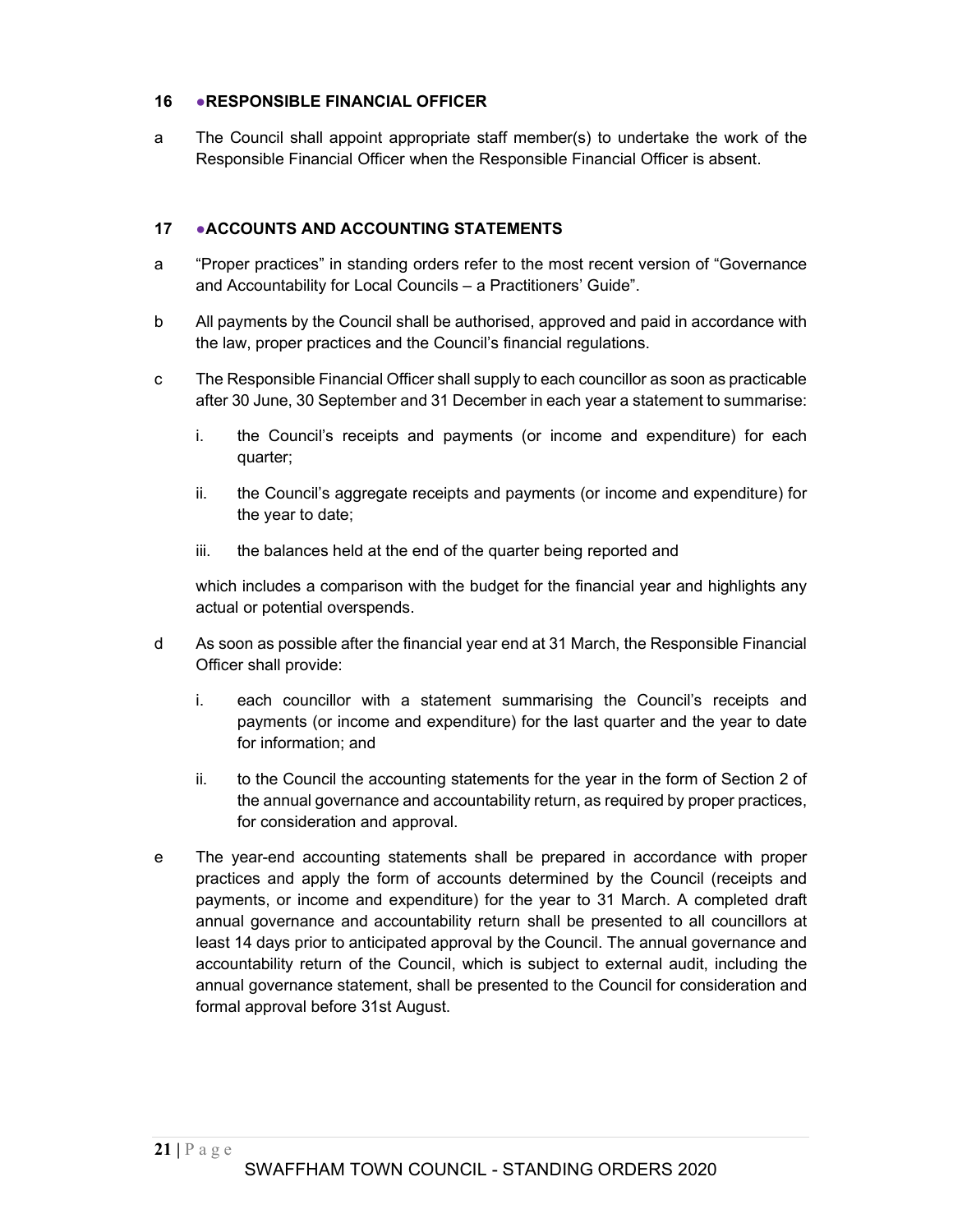# 18 • FINANCIAL CONTROLS AND PROCUREMENT

- a. The Council shall consider and approve financial regulations drawn up by the Responsible Financial Officer, which shall include detailed arrangements in respect of the following:
	- i. the keeping of accounting records and systems of internal controls;
	- ii. the assessment and management of financial risks faced by the Council;
	- iii. the work of the independent internal auditor in accordance with proper practices and the receipt of regular reports from the internal auditor, which shall be required at least annually;
	- iv. the inspection and copying by councillors and local electors of the Council's accounts and/or orders of payments; and
	- v. whether contracts with an estimated value below £25,000 due to special circumstances are exempt from a tendering process or procurement exercise.
- b. Financial regulations shall be reviewed regularly and at least annually for fitness of purpose.
- c. A public contract regulated by the Public Contracts Regulations 2015 with an estimated value in excess of £25,000 but less than the relevant thresholds in standing order 18(f) is subject to Regulations 109-114 of the Public Contracts Regulations 2015 which include a requirement on the Council to advertise the contract opportunity on the Contracts Finder website regardless of what other means it uses to advertise the opportunity unless it proposes to use an existing list of approved suppliers (framework agreement).
- d. Subject to additional requirements in the financial regulations of the Council, the tender process for contracts for the supply of goods, materials, services or the execution of works shall include, as a minimum, the following steps:
	- i. a specification for the goods, materials, services or the execution of works shall be drawn up;
	- ii. an invitation to tender shall be drawn up to confirm (i) the Council's specification (ii) the time, date and address for the submission of tenders (iii) the date of the Council's written response to the tender and (iv) the prohibition on prospective contractors contacting councillors or staff to encourage or support their tender outside the prescribed process;
	- iii. the invitation to tender shall be advertised in a local newspaper and in any other manner that is appropriate;
	- iv. tenders are to be submitted in writing in a sealed marked envelope addressed to the Proper Officer;
	- v. tenders shall be opened by the Proper Officer in the presence of at least one councillor after the deadline for submission of tenders has passed;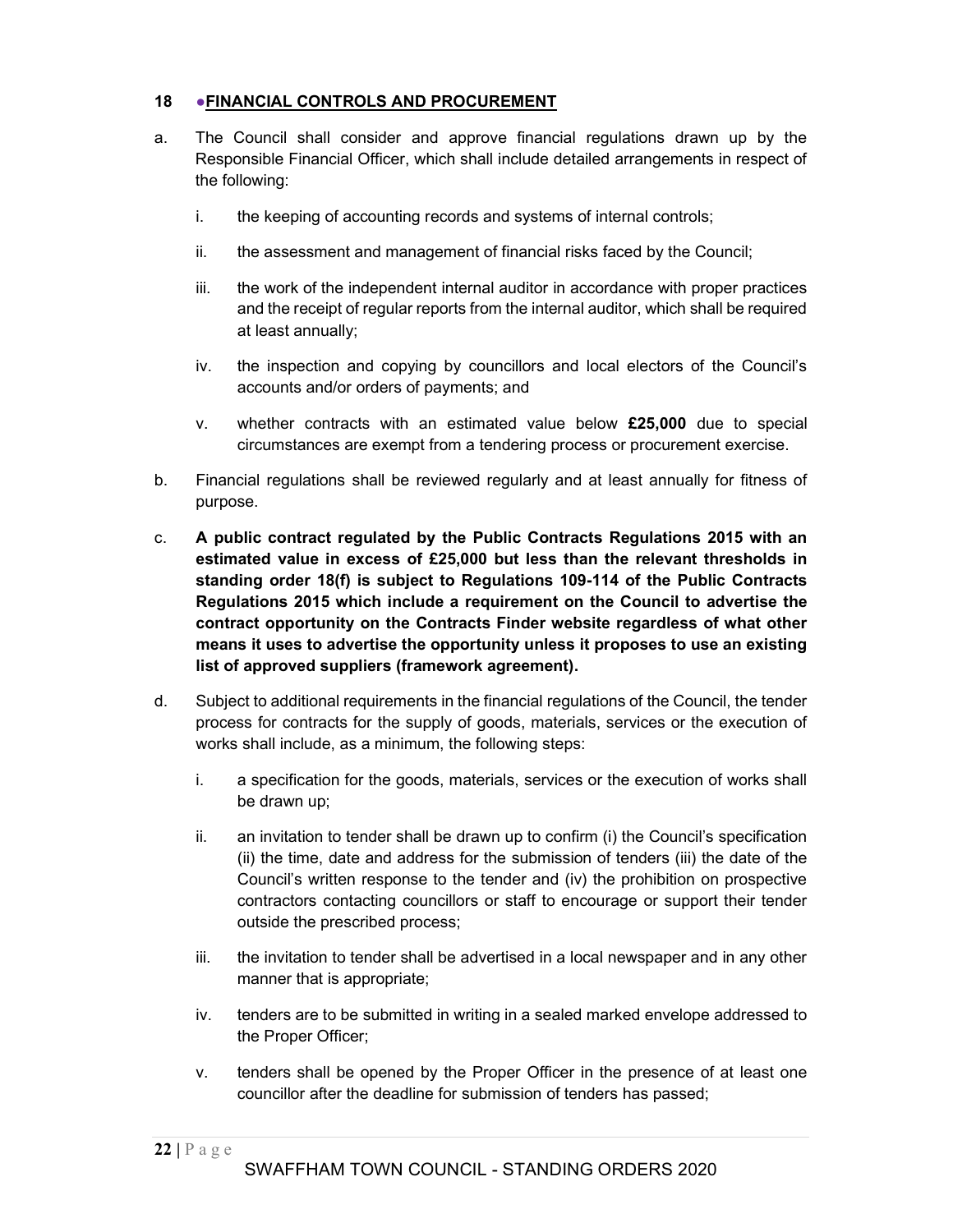- vi. tenders are to be reported to and considered by the appropriate meeting of the Council or a committee or sub-committee with delegated responsibility.
- e. Neither the Council, nor a committee or a sub-committee with delegated responsibility for considering tenders, is bound to accept the lowest value tender.
- f. A public contract regulated by the Public Contracts Regulations 2015 with an estimated value in excess of £181,302 for a public service or supply contract or in excess of £4,551,413 for a public works contract (or other thresholds determined by the European Commission every two years and published in the Official Journal of the European Union (OJEU)) shall comply with the relevant procurement procedures and other requirements in the Public Contracts Regulations 2015 which include advertising the contract opportunity on the Contracts Finder website and in OJEU.
- g. A public contract in connection with the supply of gas, heat, electricity, drinking water, transport services, or postal services to the public; or the provision of a port or airport; or the exploration for or extraction of gas, oil or solid fuel with an estimated value in excess of £363,424 for a supply, services or design contract; or in excess of £4,551,413 for a works contract; or £820,370 for a social and other specific services contract (or other thresholds determined by the European Commission every two years and published in OJEU) shall comply with the relevant procurement procedures and other requirements in the Utilities Contracts Regulations 2016.

# 19 HANDLING STAFF MATTERS

- a A matter personal to a member of staff that is being considered by a meeting of Council OR the HR & Governance committee is subject to standing order 11.
- b Subject to the Council's policy regarding absences from work, the Council's most senior member of staff shall notify the chairman of the HR & Governance committee, if not available, the vice-chairman (if there is one) of the HR & Governance committee (and the Town Mayor) of absence occasioned by illness or other reason and that person shall report such absence to the HR & Governance committee at its next meeting.
- c The chair of the HR & Governance committee or in their absence, the vice-chair shall upon a resolution conduct a review of the performance and annual appraisal of the work of the Town Clerk (in conjunction with the Town Mayor). The reviews and appraisal shall be reported in writing and are subject to approval by resolution by the HR & Governance committee.
- d Subject to the Council's policy regarding the handling of grievance matters, the Council's most senior member of staff (or other members of staff) shall contact the chairman of the HR & Governance committee or in their absence, the vice-chairman of the HR & Governance committee in respect of an informal or formal grievance matter, and this matter shall be reported back and progressed by resolution of the HR & Governance committee.
- e Subject to the Council's policy regarding the handling of grievance matters, if an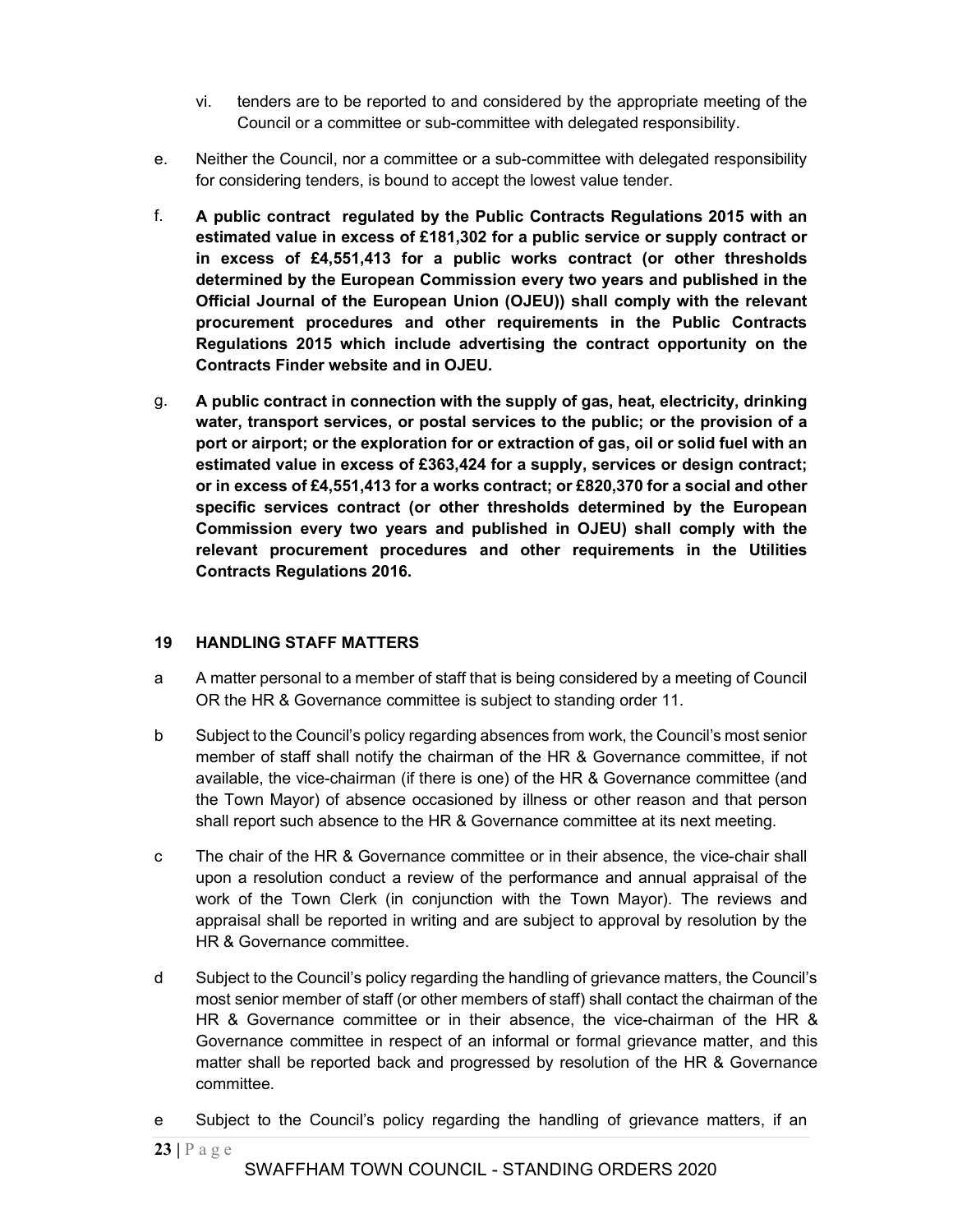informal or formal grievance matter raised by the Town Clerk relates to the chairman or vice-chairman of the HR & Governance committee, this shall be communicated to another member of the HR &Governance committee, which shall be reported back and progressed by resolution of the HR & Governance committee.

- f Any persons responsible for all or part of the management of staff shall treat as confidential the written records of all meetings relating to their performance, capabilities, grievance or disciplinary matters.
- g In accordance with standing order 11(a), persons with line management responsibilities shall have access to staff records referred to in standing order 19(f).

#### 20 RESPONSIBILITIES TO PROVIDE INFORMATION

See also standing order 21.

a In accordance with freedom of information legislation, the Council shall publish information in accordance with its publication scheme and respond to requests for information held by the Council.

If gross annual income or expenditure (whichever is the higher) exceeds £200,000 The Council, shall publish information in accordance with the requirements of the Local Government (Transparency Requirements) (England) Regulations 2015.

#### 21 RESPONSIBILITIES UNDER DATA PROTECTION LEGISLATION (Below is not an exclusive list).

See also standing order 11.

- a The Council may appoint a Data Protection Officer.
- b The Council shall have policies and procedures in place to respond to an individual exercising statutory rights concerning his personal data.
- c The Council shall have a written policy in place for responding to and managing a personal data breach.
- d The Council shall keep a record of all personal data breaches comprising the facts relating to the personal data breach, its effects and the remedial action taken.
- e The Council shall ensure that information communicated in its privacy notice(s) is in an easily accessible and available form and kept up to date.
- f The Council shall maintain a written record of its processing activities.

#### 22. RELATIONS WITH THE PRESS/MEDIA

a Requests from the press or other media for an oral or written comment or statement from the Council, its councillors or staff shall be handled in accordance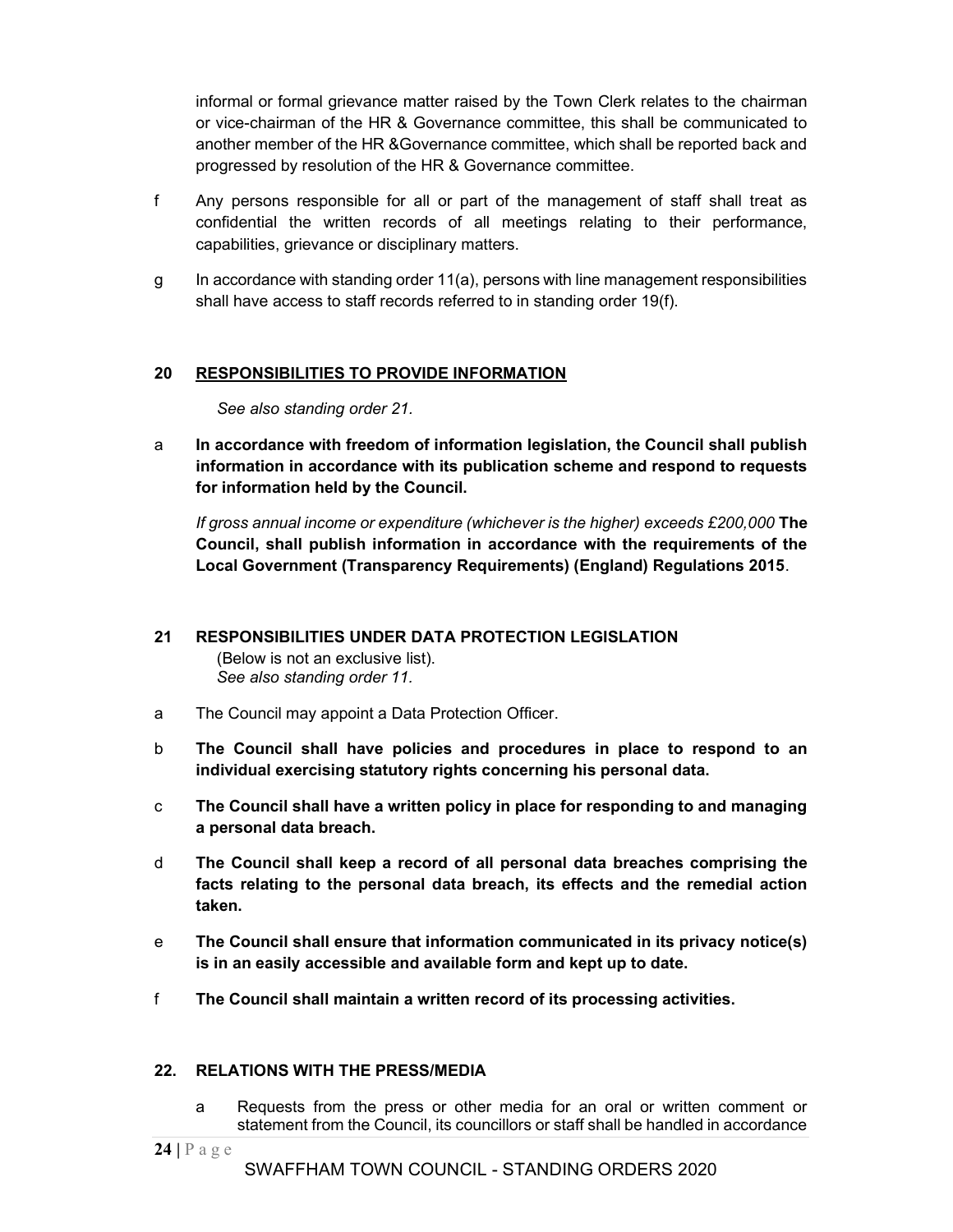with the Council's policy in respect of dealing with the press and/or other media.

- b The Town Mayor and Town Clerk (or their respective Deputies in their absence) shall be permitted to give press reports or comments on Council Policy, on going Council business, forthcoming agenda items and related business of local interest. Individual comments by others must not relate to or be attributed to their position as a Town Councillor or Employee of the Council, unless they have the delegated authority to comment on behalf of the Town Council. (N.B. this does not prevent other individual councillors or employees from talking to or being quoted by the press, but they should not claim to represent the Council as a whole or bring the Council into disrepute.)
- c Members of Swaffham Town Council's staff who are directly approached by the media should not answer questions themselves and should refer the enquirer to the Town Clerk.
- d In any response to a media enquiry the words "no comment" should not be used; the Council is open and accountable and should always explain if there is a reason why it cannot answer a specific enquiry.
- e The Town Council should not pass comments on leaks, anonymous allegations or allegations about individual staff and councillors.
- f Press releases will not promote the views of specific political groups, identify a Council member's political party or persuade the general public to hold a particular view.
- g Any official Town Council press releases will be placed on the Council's website and appropriate social media.

## 23 EXECUTION AND SEALING OF LEGAL DEEDS

See also standing orders 15(b)(xii) and (xvii).

- a A legal deed shall not be executed on behalf of the Council unless authorised by a resolution.
- b [Subject to standing order 23(a), the Council's common seal shall alone be used for sealing a deed required by law. It shall be applied by the Proper Officer in the presence of two councillors who shall sign the deed as witnesses.]

The above is applicable to a Council with a common seal.

OR

[Subject to standing order 23(a), any two councillors may sign, on behalf of the Council, any deed required by law and the Proper Officer shall witness their signatures.]

The above is applicable to a Council without a common seal.

#### 24 COMMUNICATING WITH DISTRICT AND COUNTY OR UNITARY COUNCILLORS

a An invitation to attend a meeting of the Council shall be sent, together with the agenda,